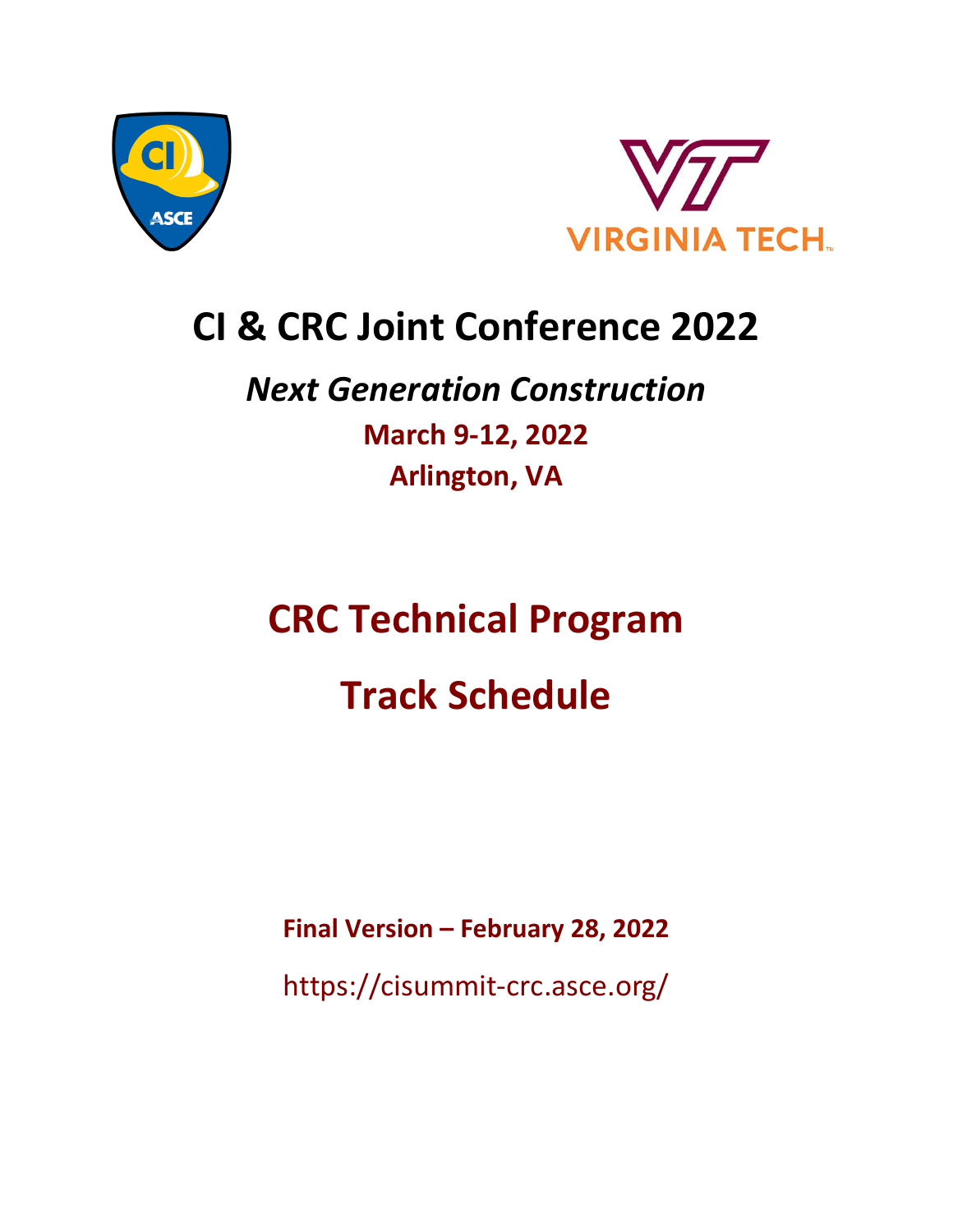# **CRC Workshops/Committee Meetings**

#### **Wednesday**

| 3:00-5:00pm | <b>CIT-E Workshop</b>                                                                                                | Roosevelt Room |
|-------------|----------------------------------------------------------------------------------------------------------------------|----------------|
| 3:30-5:00pm | <b>Tidewater 2 Room</b><br><b>Creating and Fostering</b><br><b>Inclusive Academic</b><br><b>Communities Workshop</b> |                |
| 7:00-9:00pm | <b>JCEM Editorial Board Meeting</b>                                                                                  | Jefferson Room |
| Thursday    |                                                                                                                      |                |
| 8:00-9:00am | <b>JCEM Sustainable Practices &amp;</b>                                                                              | Roosevelt Room |

|              | Special Issue Workshop      |                      |  |
|--------------|-----------------------------|----------------------|--|
| 9:00-11:00am | <b>CRC Business Meeting</b> | <b>Washington AB</b> |  |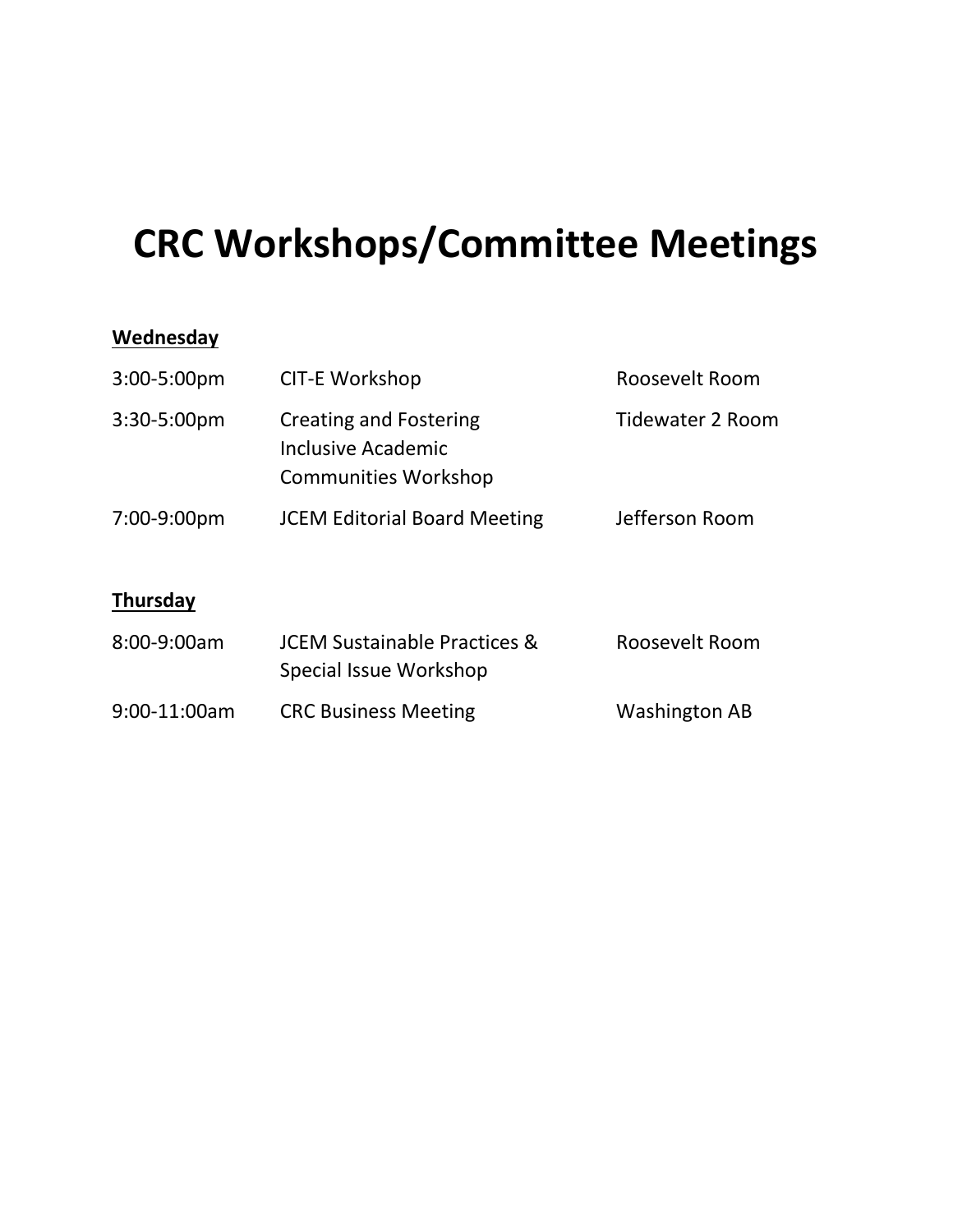|                                                                   | Thursday March 10, 2022      |                                                                                                                                                                         |                                                                                                                                      |  |
|-------------------------------------------------------------------|------------------------------|-------------------------------------------------------------------------------------------------------------------------------------------------------------------------|--------------------------------------------------------------------------------------------------------------------------------------|--|
|                                                                   | Session 1: 1:00 pm - 2:00 pm |                                                                                                                                                                         |                                                                                                                                      |  |
|                                                                   |                              | <b>Track 1: Construction Education</b>                                                                                                                                  |                                                                                                                                      |  |
|                                                                   | CED-10                       | Track Chair: Manideep Tummalapudi<br>Correlation Between Brain Cognitive Response And On-Line Questionnaire During A<br>Construction Safety Training In Virtual Reality | Krishna Kisi, Tulio Sulbaran                                                                                                         |  |
| Room:                                                             |                              | CED-14 VROnSite: Online Site Visits Using Web-Based Virtual Environments                                                                                                | Ricardo Eiris, Yuan Sun, Masoud Gheisari, Brent<br>Marsh, Pasi Lautala                                                               |  |
| Potomac 1                                                         | <b>CED-22</b>                | Conversational Virtual Humans On 360-Degree Virtual Sites: Guiding Students On A Site Visit<br>To A Mechanical Room                                                     | Jing Wen, Masoud Gheisari                                                                                                            |  |
|                                                                   |                              | CED-32 Use Of Virtual Site Visits In Construction Management Distance Education                                                                                         | Alireza Shojaei, Amirsaman Mahdavian, Saeed<br>Rokooei, Ahmed Al-Bayati                                                              |  |
|                                                                   |                              | Track 2: Health, Safety, and Workforce Issues                                                                                                                           |                                                                                                                                      |  |
| Track Chair: Ifeanyi Okpala                                       |                              | HSW-29 Risk Assessment For Using UAS In Construction: A Fuzzy Analytical Hierarchy Process                                                                              | Yiye Xu, Yelda Turkan                                                                                                                |  |
|                                                                   | <b>HSW-31</b>                | Safety Culture Element System And Its Management Mechanism Analysis In Construction                                                                                     | Yuecheng Huang, Zhihuai Zhang                                                                                                        |  |
| Room:                                                             |                              | Projects                                                                                                                                                                |                                                                                                                                      |  |
| Potomac 2 HSW-32                                                  |                              | Comprehensive Analysis On The Effectiveness Of The Multiskilling Strategy Among Craft<br>Professionals                                                                  | Rakan K Albalawi, Paul M. Goodrum, Tim Taylor,<br>Kevin Real, Mohammed A. Albattah<br>Matin Jahani Jirsaraei, Behzad Esmaeili, Parth |  |
|                                                                   |                              | HSW-33 Assessing Lower Extremity Kinematics Of Roofing Tasks                                                                                                            | Pathak                                                                                                                               |  |
| Track Chair: Tuyen (Robert) Le                                    |                              | Track 3: Automation in Construction                                                                                                                                     |                                                                                                                                      |  |
|                                                                   | AIC-08                       | Evaluating The Perception Of Human-Robot Collaboration Among Construction Project<br>Managers                                                                           | Mahya Sam, Bryan Franz, Edward Seh-Taylor,<br><b>Christopher Mccarty</b>                                                             |  |
| Room:                                                             | AIC-10                       | Human Robot Comparison In Rapid Structural Inspection                                                                                                                   | Pengxiang Xia, Fang Xu, Qi Zhu, Jing Du                                                                                              |  |
| Potomac 3 AIC-11                                                  | AIC-17                       | Human Intent Prediction In Human-Robot Collaboration: A Pipe Maintenance Example<br>Toward Human-In-The-Loop Construction Robotics: Understanding Workers' Response     | Tianyu Zhou, Yubo Wang, Jing Du<br>Shayan Shayesteh, Houtan Jebelli                                                                  |  |
|                                                                   |                              | Through Trust Measurement During Human-Robot Collaboration<br>Track 4: Infrastructure Systems, Sustainability and Resilience                                            |                                                                                                                                      |  |
| Track Chair: Bethany Gordon                                       |                              |                                                                                                                                                                         |                                                                                                                                      |  |
|                                                                   | ISR-06                       | Economic Viability Of Solar Panels For Single Family Homes                                                                                                              | Pramen Prasad Shrestha, Mythili Pragada                                                                                              |  |
| Room:                                                             | <b>ISR-98</b>                | Economics Of Energy Efficient Electrical Appliances Used In Residential Buildings In The U.S.                                                                           | Mohamed Abdel-Raheem, Miranda Garcia, Mark<br>Hernandez, Shaun Morin                                                                 |  |
| Potomac 4                                                         | ISR-114                      | Preliminary Analysis Of Environmental Focus Roofing Strategies In Colorado's Front Range<br>Region                                                                      | Joe Oakman, Rodolfo Valdes-Vasquez                                                                                                   |  |
|                                                                   | ISR-112                      | Understanding How Green Contractors Displayed Social Sustainability Actions Due to the BLM<br>Movement in 2020                                                          | Rodolfo Valdes-Vasquez, Deniz Besiktepe                                                                                              |  |
| Track Chair: Gilles Albeaino                                      |                              | Track 5: Health, Safety, and Workforce Issues                                                                                                                           |                                                                                                                                      |  |
|                                                                   |                              | HSW-43 Construction Safety Training Interventions: State Of The Science And Future Opportunities                                                                        | Abdullah Alsharef, S. M. Jamil Uddin, Alex Albert,                                                                                   |  |
|                                                                   | <b>HSW-68</b>                | Evaluation Of Construction Workers' Emotional States During Virtual Reality-Based Safety                                                                                | Siddharth Bhandari, Edward Jaselskis<br>Kwonsik Song, Gaang Lee, SangUk Han, SangHyun                                                |  |
| Room:<br>Potomac <sub>5</sub>                                     | <b>HSW-05</b>                | Training<br>Are Multimedia Training Interventions Effective Within Traditional Safety Training<br>Frameworks?                                                           | Lee<br>Sreeja Thallapureddy, Siddharth Bhandari, Alex                                                                                |  |
|                                                                   |                              | HSW-64 Role Of Safety Training In Reducing Fatigue Among Construction Workers                                                                                           | Albert<br>Mostafa Namian, Ahmed Al_Bayati, Chukwuma                                                                                  |  |
| Nnaji<br>Track 6: Contracting, Project Delivery, and Legal Issues |                              |                                                                                                                                                                         |                                                                                                                                      |  |
|                                                                   | Track Chair: Hala Sanboskani |                                                                                                                                                                         |                                                                                                                                      |  |
|                                                                   | CDL-04                       | Sharing Risk Contingency Costs In Construction Joint Venture Agreements: A Cooperative<br>Game Theory Approach                                                          | Radwa Eissa, Yasmein Shahin, Mohamed S. Eid                                                                                          |  |
| Room:<br>Potomac <sub>6</sub>                                     | $CDL-14$                     | Major Causes Of Claims And Disputes On Transportation Public-Private-Partnership Projects                                                                               | Omar Shabana, Ghada M. Gad                                                                                                           |  |
|                                                                   | <b>CDL-42</b>                | Management And Contract Allocation Of Geotechnical Risks On Mega Design-Build<br>Infrastructure Projects                                                                | Hajer Dawoody, Ghada Gad                                                                                                             |  |
|                                                                   | CDL-54                       | Selection Factors For Progressive Design-Build Delivery Method                                                                                                          | Behzad Esmaeili, Rugaya Alameri                                                                                                      |  |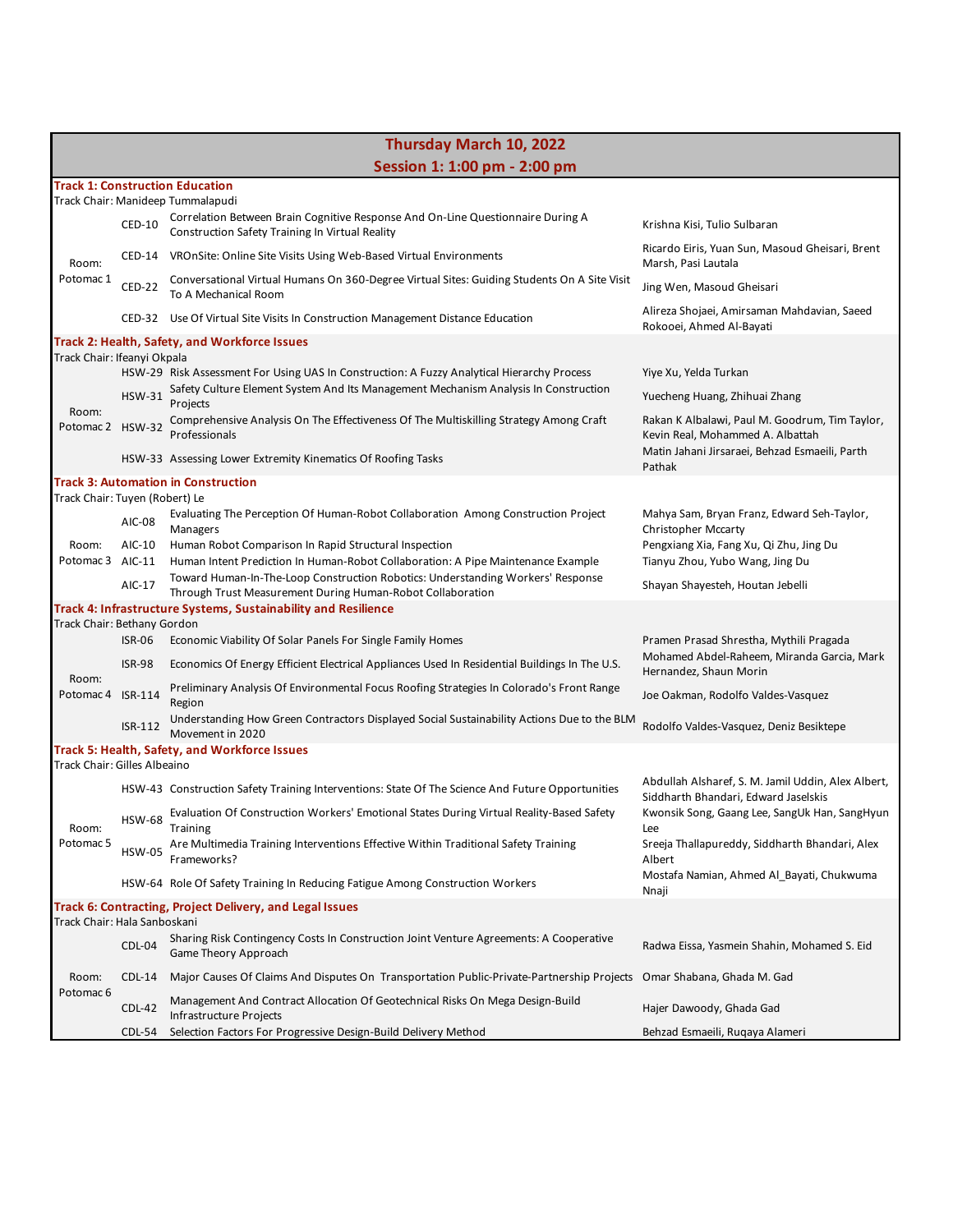| Thursday March 10, 2022     |               |                                                                                                                                                          |                                                                        |  |
|-----------------------------|---------------|----------------------------------------------------------------------------------------------------------------------------------------------------------|------------------------------------------------------------------------|--|
|                             |               | Session 1: 1:00 pm - 2:00 pm                                                                                                                             |                                                                        |  |
|                             |               | <b>Track 7: Computer Applications, Information Modeling, and Simulation</b>                                                                              |                                                                        |  |
| Track Chair: Hani Alzraiee  |               |                                                                                                                                                          |                                                                        |  |
|                             | <b>CAS-02</b> | Framework For Simulating Crew Motivation Impact On Productivity: A Hybrid Modeling<br>Approach                                                           | Nebiyu Kedir, Mohammad Raoufi, Aminah<br>Robinson Fayek                |  |
| Room:                       |               | CAS-56 Use Of Digital Human Modeling For Estimating Physiological Workloads Of Construction Tasks Lynn Shehab, Hiam Khoury, Saif Al-Qaisi                |                                                                        |  |
| Arlington                   |               | CAS-63 Optimization Of Labor Flow Efficiency In Steel Fabrication Project Planning                                                                       | Leila Zahedi, Ming Lu                                                  |  |
|                             |               | CAS-72 A BIM-Enabled Dashboard System For Construction Project Monitoring And Control                                                                    | Veerasak Likhitruangsilp, Photios G. Ioannou,<br>Pimpisut Nantapanuwat |  |
|                             |               | <b>Track 8: Advanced Technologies and Data Analytics</b>                                                                                                 |                                                                        |  |
| Track Chair: Mani Golparvar |               |                                                                                                                                                          |                                                                        |  |
|                             | ADT-30        | Virtual Reality And Construction Industry: Review Of Current State-Of-Practice And Future<br>Applications                                                | Jazmin Lopez, Siddharth Bhandari, Matthew<br>Hallowell                 |  |
| Room:<br>Fairfax            | ADT-39        | Worker-Aware Robotic Motion Planner In Construction For Improved Psychological Well-<br>Being During Worker-Robot Interaction                            | Yizhi Liu, Houtan Jebelli                                              |  |
|                             |               | ADT-50 Developing A Comprehensive 3D Point Cloud Dataset For Construction Projects                                                                       | Hong Huang, Cheng Zhang, Lei Fan                                       |  |
|                             | <b>ADT-72</b> | A System-Of-Systems Framework Of Data Analytics To Support Strategic Decision-Making In<br>The Construction Industry                                     | Navid Nickdoost, Juyeong Choi, Yassir Abdelrazig                       |  |
|                             |               | Track 9: Infrastructure Systems, Sustainability and Resilience                                                                                           |                                                                        |  |
| Track Chair: Shantanu Kumar |               |                                                                                                                                                          |                                                                        |  |
|                             | <b>ISR-54</b> | Empirical Analysis Of Factors Associated With Financial Loss Due To Hurricane Harvey                                                                     | Frederick Chung, Baabak Ashuri                                         |  |
| Room:                       | ISR-41        | Evaluation Of Safe-To-Fail Criteria For Coastal City                                                                                                     | Rubaya Rahat, Mohamed Elzomor, Piyush<br>Pradhananga                   |  |
| Prince<br>William           |               | ISR-116 The Impact Of Natural Disaster Affected Housing Service Sector On The Interrelated Industries KwangHyuk Im                                       |                                                                        |  |
|                             | ISR-124       | Natural Disasters, Inequality, And Civil Infrastructure Systems: A Social Sensing Approach For<br>Identifying Socioeconomic And Physical Vulnerabilities | Mostafa Batouli, Deepti Joshi                                          |  |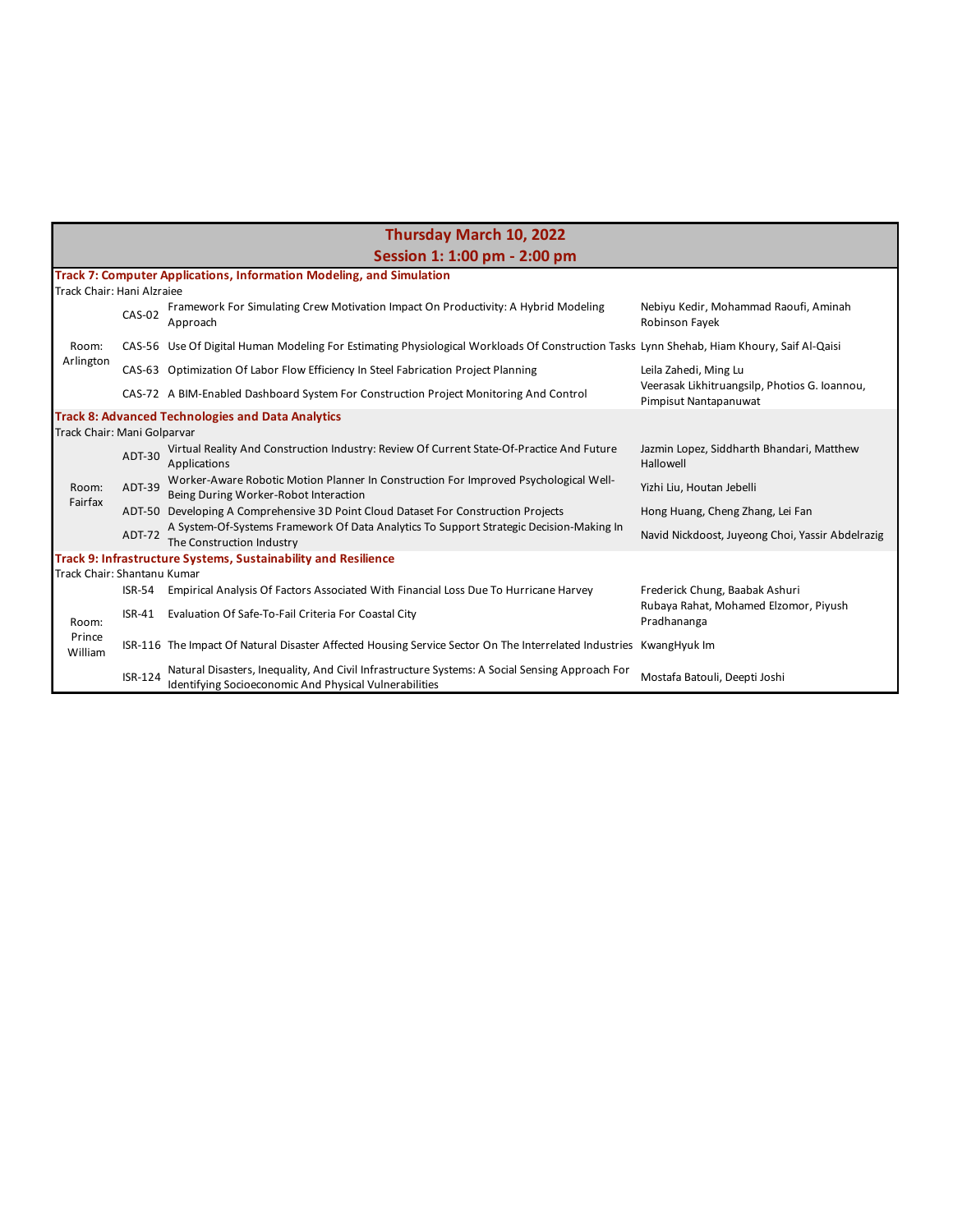| Thursday March 10, 2022                                  |                              |                                                                                                                                                                              |                                                                                                               |  |  |
|----------------------------------------------------------|------------------------------|------------------------------------------------------------------------------------------------------------------------------------------------------------------------------|---------------------------------------------------------------------------------------------------------------|--|--|
|                                                          | Session 2: 2:30 pm - 3:30 pm |                                                                                                                                                                              |                                                                                                               |  |  |
|                                                          |                              | <b>Track 1: Construction Education</b>                                                                                                                                       |                                                                                                               |  |  |
| Track Chair: Karen Gupta                                 | CED-16                       | Evaluating The Effectiveness Of Extracurricular Online Workshops On Student Learning In<br>Construction                                                                      | Yewande Sonayon Abraham, Bilge Gakhan Äelik,<br>Max Frasier Spaan, Natalie Mansson                            |  |  |
| Room:                                                    | CED-40                       | Learning Factory For Construction To Provide Future Engineering Skills Beyond Technical<br><b>Education And Training</b>                                                     | Jochen Teizer, Christos Chronopoulos                                                                          |  |  |
| Potmac 1                                                 | CED-01                       | Integration Of Virtual Technology As A Pedagogical Tool In Construction Knowledge Transfer                                                                                   | Ramyani Sengupta, Anthony E. Sparkling                                                                        |  |  |
|                                                          | CED-02                       | Developing Context And Practice-Based Curricula In Construction Engineering And<br>Management                                                                                | Diana Marcela Franco Duran                                                                                    |  |  |
|                                                          |                              | Track 2: Health, Safety, and Workforce Issues                                                                                                                                |                                                                                                               |  |  |
| Track Chair: Nihar J. Gonsalves                          |                              | Do OSHA 10/30-Hour Training Programs Revamp The Safety Attitudes Of Construction                                                                                             | Mostafa Namian, Mohammadsoroush Tafazzoli,                                                                    |  |  |
|                                                          | <b>HSW-71</b>                | Workers?                                                                                                                                                                     | Sharareh Kermanshachi, Yilei Huang<br>Idris Jeelani, Masoud Gheisari, Eduardo Mendes,                         |  |  |
| Room:                                                    |                              | HSW-59 Working Safely With Drones: A Virtual Training Environment For Workers On Heights                                                                                     | Gilles Albeaino, Patrick Brophy                                                                               |  |  |
| Potomac 2                                                |                              | HSW-65 Enhancing Workers' Vigilance To Electrical Hazards Through A Virtually Simulated Accident                                                                             | Namgyun Kim, Changbum Ryan Ahn, Austin Miller,<br>Robert Dibello, Daniel Lobello, Somyung Oh, Ann<br>McNamara |  |  |
|                                                          |                              | HSW-75 Impact Of Hazard State On Construction Workers Safety Risk Assessment                                                                                                 | Abdullahi Ibrahim, Chukwuma Nnaji, Mahmoud<br>Shakouri, Mostafa Namian                                        |  |  |
|                                                          |                              | <b>Track 3: Automation in Construction</b>                                                                                                                                   |                                                                                                               |  |  |
| Track Chair: Doyun Lee                                   |                              |                                                                                                                                                                              |                                                                                                               |  |  |
| Room:<br>Potomac <sub>3</sub>                            | AIC-26                       | Exploring The Use Of Mobile Technologies For Highway Construction Inspection<br>AIC-33 Automated Visual Inspection Planning For Prefabricated Modules With 3D Laser Scanning | Mamdouh Mohamed, Dan Tran<br>Rachel Hyo Son, Kevin Han                                                        |  |  |
|                                                          | $AIC-34$                     | Automated Vision-Based Building Energy Assessment Using Drone Thermography                                                                                                   | Shayan Mirzabeigi, Mohamad Razkenari                                                                          |  |  |
| Track Chair: Vartenie Aramali                            |                              | <b>Track 4: Project and Organizational Management and Planning</b>                                                                                                           |                                                                                                               |  |  |
|                                                          |                              | PMP-11 Barriers & Motivators Of Knowledge Sharing In A Virtual Engineering Office                                                                                            | Marilyn Karam, Hala Sanboskani, Daoud Kiomjian,<br><b>Issam Srour</b>                                         |  |  |
| Room:                                                    |                              | PMP-71 Review Of Current Practices To Implement Organization-Wide Knowledge Repositories                                                                                     | Siddharth Banerjee, Abdullah Alsharef, Edward<br>Jaselskis, Kalyan Piratla                                    |  |  |
| Potomac 4                                                | <b>PMP-38</b>                | The Effect Of The Economic And Social Motivations On Knowledge Sharing Behavior In<br>Megaprojects: A Mediating Effect Of Environmental Dynamism                             | Hui He, Qinghua He, Ge Wang, Xiaoxue Liu, Jun<br>Zhu                                                          |  |  |
|                                                          |                              | PMP-27 Understanding Organizational Improvisation In Construction Megaprojects                                                                                               | Kaiwen Jiang, Yun Le, Xian Zheng, Xinyue Zhang                                                                |  |  |
| Track Chair: Fang Xu                                     |                              | <b>Track 5: Computer Applications, Information Modeling, and Simulation</b>                                                                                                  |                                                                                                               |  |  |
|                                                          | <b>CAS-68</b>                | Automated Prioritization Of Requirements To Support Risk-Based Construction Inspection Of<br>Highway Projects Using LSTM Neural Network                                      | Tuyen Le, Fahad Ul Hassan                                                                                     |  |  |
| Room:                                                    | CAS-71                       | Applicability Of Artificial Intelligence (AI) Methods To Construction Manufacturing: A<br>Literature Review                                                                  | Mohsen Hatami, Suman Paneru, Ian Flood                                                                        |  |  |
| Potomac <sub>5</sub>                                     | <b>CAS-75</b>                | Analyzing Passenger Flow Lines And Optimizing The Facility Layout Management For Cairo<br><b>Metro Elevated Stations</b>                                                     | Helen Saher Ghali, Khalid Nassar, Yasmeen Essawy,<br>Abdelhamid Abdullah                                      |  |  |
|                                                          |                              | CAS-76 Simulation Of An Earth Embankment Dam In Adverse Rainy Weather                                                                                                        | Haidy Saher Ghali, Khalid Nassar, Yasmeen Essawy,<br>Abdelhamid Abdullah                                      |  |  |
| Track 6: Contracting, Project Delivery, and Legal Issues |                              |                                                                                                                                                                              |                                                                                                               |  |  |
| Track Chair: Krishna Kisi                                | $CDL-02$                     |                                                                                                                                                                              |                                                                                                               |  |  |
|                                                          |                              | Precontract Negotiations In Design-Build Projects<br>Current State Of Practice In Selection And Implementation Of Airport Capital Project Delivery                           | Elif Deniz Oguz Erkal, Keith Molenaar                                                                         |  |  |
| Room:                                                    | $CDL-19$                     | Methods                                                                                                                                                                      | Phuong H.D. Nguyen, Daniel Tran                                                                               |  |  |
| Potomac 6                                                | CDL-05                       | Project Performance Comparison Of Vertical Projects Versus Horizontal Projects<br>Impacts Of Alternative Contracting Methods For Utility Coordination Of Transportation      | Pramen Prasad Shrestha, Elina Prajapati                                                                       |  |  |
|                                                          | <b>CDL-07</b>                | Projects                                                                                                                                                                     | Tarig A. Omer, Roy Sturgill, Timothy Taylor                                                                   |  |  |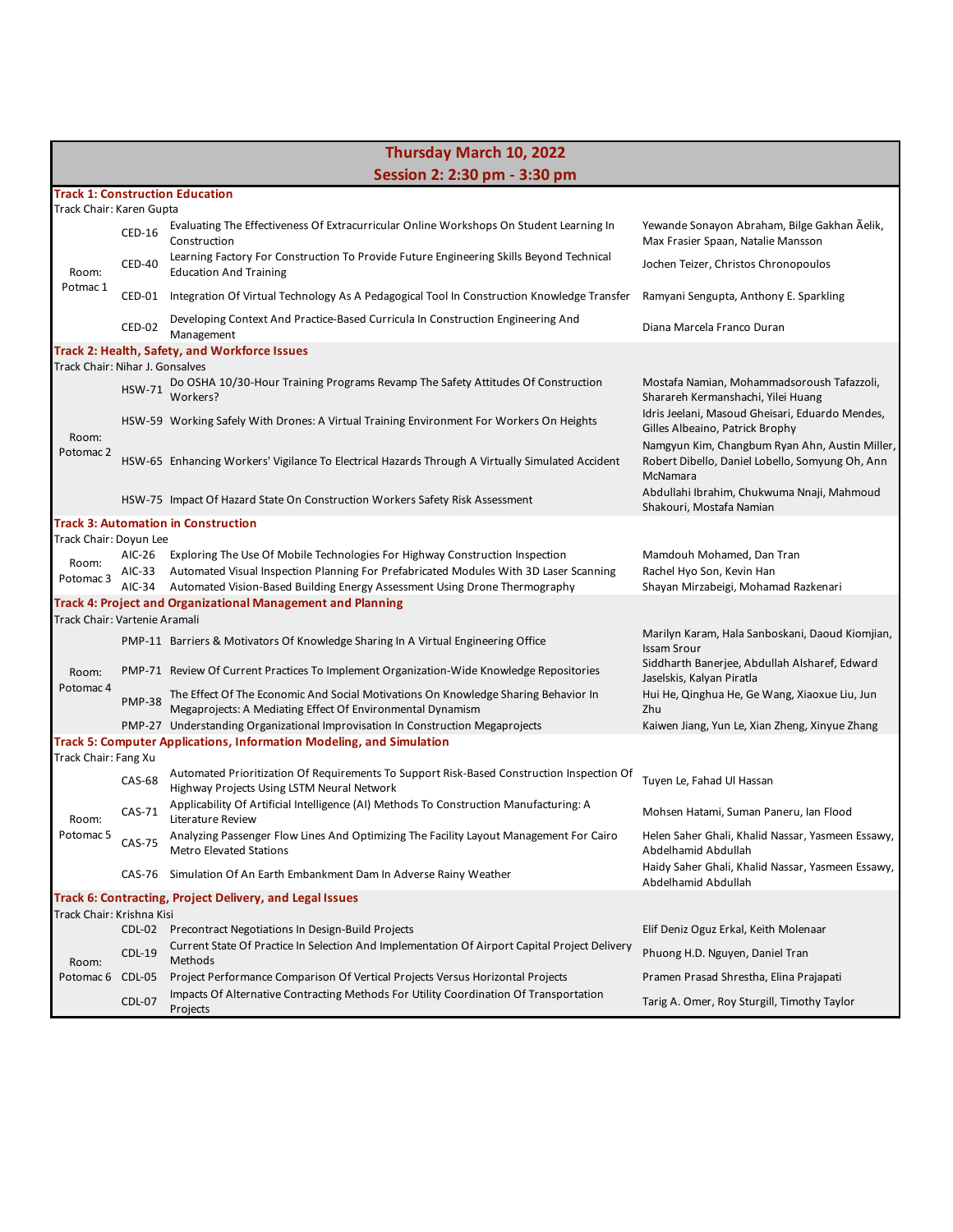| Thursday March 10, 2022     |               |                                                                                                                                      |                                                                                                                                                                                          |
|-----------------------------|---------------|--------------------------------------------------------------------------------------------------------------------------------------|------------------------------------------------------------------------------------------------------------------------------------------------------------------------------------------|
|                             |               | Session 2: 2:30 pm - 3:30 pm                                                                                                         |                                                                                                                                                                                          |
|                             |               | Track 7: Computer Applications, Information Modeling, and Simulation                                                                 |                                                                                                                                                                                          |
| Track Chair: Qi (Judy) Zhu  |               |                                                                                                                                      |                                                                                                                                                                                          |
|                             |               | CAS-09 A Framework For BIM, BAS, And IOT Data Exchange Using Semantic Web Technologies                                               | Shu Tang, Cheng Zhang, Jianli Hao, Fangyu Guo                                                                                                                                            |
|                             | CAS-06        | Identifying Prevailing Research Topics In Facility Maintenance Information And XR<br><b>Visualization Via Text Mining</b>            | Daniel Weeks, Fernanda Leite                                                                                                                                                             |
| Room:<br>Arlington          |               | CAS-43 A BIM Information Processing Framework To Facilitate Enriched BIM Applications                                                | Ran Ren, Jiansong Zhang, Yunfeng Chen, Hazar<br>Nicholas Dib                                                                                                                             |
|                             |               | CAS-44 Digital Twin Aided Healthcare Facility Management: A Case Study Of Shanghai Tongji Hospital                                   | Ying Song, Yongkui Li                                                                                                                                                                    |
| Track Chair: Hani Alzraiee  |               | <b>Track 8: Advanced Technologies and Data Analytics</b>                                                                             |                                                                                                                                                                                          |
|                             | ADT-06        | Designing An Automated Multi-Objective Optimization Model For Integrated And Sustainable<br>Farming                                  | Ossama Hosny, Elkhayam Dorra, Ahmed El-<br>Eslamboly, Khaled Tarabieh, Ibrahim Abotaleb,<br>Mariam Amer, Mostafa Farouk, Heba Gad, Youmna<br>Abd El Raouf, Adham Sherif, Youssef Hussien |
| Room:<br>Fairfax            | ADT-07        | State-Of-The-Practice Of Big Data In Decision Making Processes Within The Construction<br>Industry                                   | Joao Victor Stedile Zolin, Katherine Maslak Madson                                                                                                                                       |
|                             | ADT-43        | Measuring The Impact Of Information Display Methods On Ar Hmd For Comprehending<br><b>Construction Information With EEG</b>          | Yimin Qin, Tanyel Bulbul                                                                                                                                                                 |
|                             | ADT-66        | An Investigation Of Visualization Technologies For Remote Work In The Architecture,<br><b>Engineering And Construction Industry</b>  | Oluwatobiloba Samuel Sowunmi, Lingguang Song,<br>Randi Scheiber, Zia Din Ud                                                                                                              |
|                             |               | Track 9: Infrastructure Systems, Sustainability and Resilience                                                                       |                                                                                                                                                                                          |
| Track Chair: Shantanu Kumar |               |                                                                                                                                      |                                                                                                                                                                                          |
| Room:<br>Prince<br>William  | <b>ISR-52</b> | Socioeconomic And Housing Vulnerability's Role To Decision Time For Reconstruction In<br>Puerto Rico After Hurricane Maria           | Tonmoy Sarker, Cristina Poleacovschi, Ivis Garcia<br>Zambrana, Carl F. Weems, Kaoru Ikuma, Chris<br>Rehmann                                                                              |
|                             | <b>ISR-20</b> | Knowledge And Perception Of Single-Family Residential Building Resilience And Its Impact On<br><b>Disaster Evacuations Decisions</b> | Giovanna Fusco, Jin Zhu                                                                                                                                                                  |
|                             | <b>ISR-28</b> | Integrating Social Equity And Vulnerability With Infrastructure Resilience Assessment                                                | Sunil Dhakal, Lu Zhang                                                                                                                                                                   |
|                             | ISR-35        | Vulnerability Of Southwest Florida Water Infrastructure Under The Impacts Of Hurricane                                               | Long D. Nguyen, Seneshaw Tsegaye                                                                                                                                                         |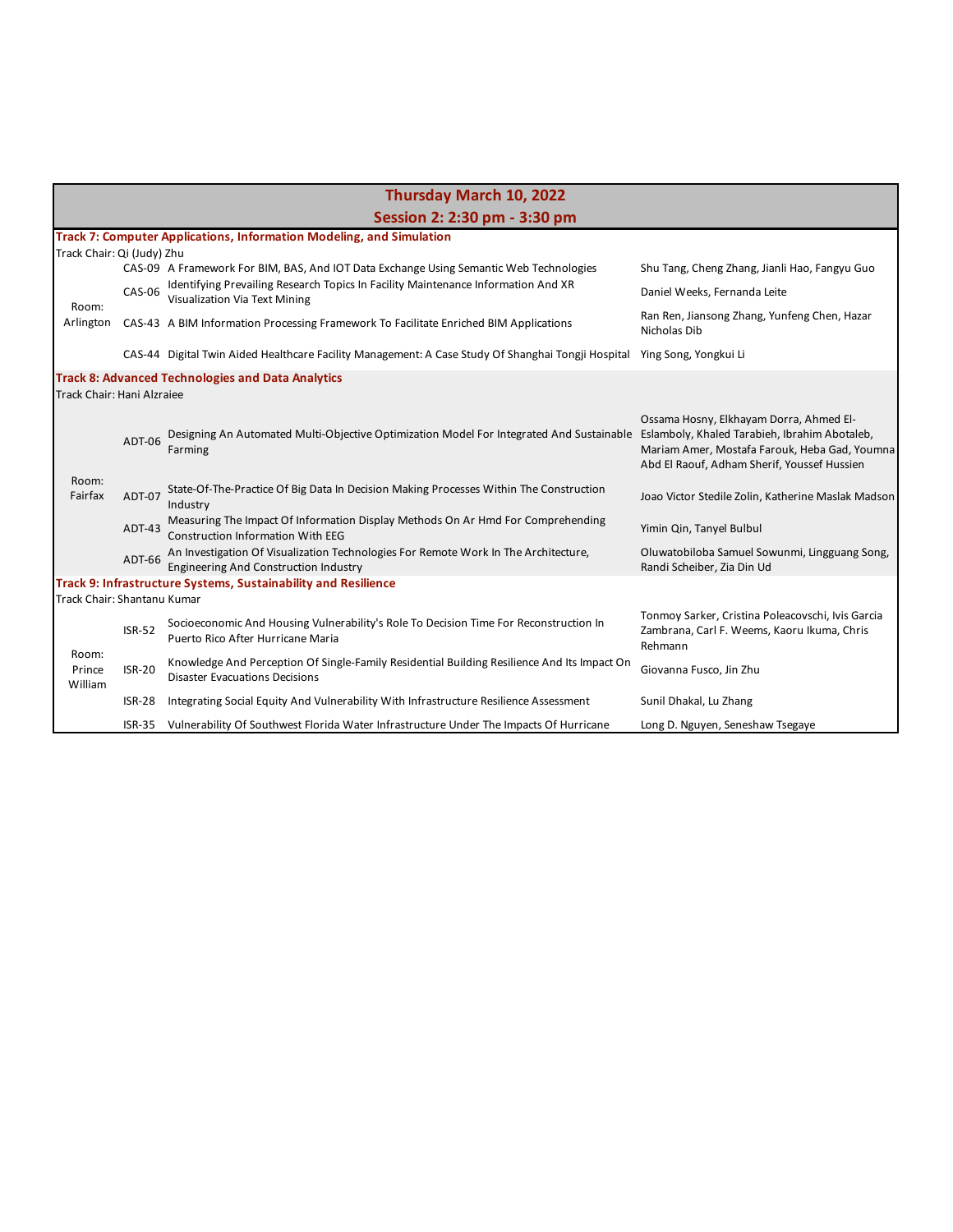| Thursday March 10, 2022                                                               |               |                                                                                                                                                                                                                                                                      |                                                                                                               |  |
|---------------------------------------------------------------------------------------|---------------|----------------------------------------------------------------------------------------------------------------------------------------------------------------------------------------------------------------------------------------------------------------------|---------------------------------------------------------------------------------------------------------------|--|
|                                                                                       |               | Session 3: 4:00 pm - 5:15 pm                                                                                                                                                                                                                                         |                                                                                                               |  |
| Track Chair: Krishna Kisi                                                             |               | <b>Track 1: Construction Education</b>                                                                                                                                                                                                                               |                                                                                                               |  |
|                                                                                       | CED-09        | Integrating Front-End Planning And Infrastructure Sustainability In Construction Education<br>Through Problem-Based Learning                                                                                                                                         | Valentina Ferrer, Mohamed Elzomor, Rubaya<br>Rahat, Piyush Pradhananga                                        |  |
|                                                                                       | $CED-12$      | A Network-Based Approach To Understand Potentials For On-The-Job Training In<br><b>Construction Professions</b>                                                                                                                                                      | Xi Chen, Mohammad Ilbeigi                                                                                     |  |
| Room:<br>Potmac 1                                                                     |               | CED-13 Unmanned Aaircraft Vehicles In Construction And Engineering Higher Education Programs                                                                                                                                                                         | Christofer M. Harper, Mohammed Mehany,<br>Manish Parajuli                                                     |  |
|                                                                                       | CED-21        | Improving BIM Integration And Implementation In Construction Education                                                                                                                                                                                               | Siyuan Song, Mohammad Ammar Alzarrad, Sungjin<br>Kim                                                          |  |
|                                                                                       | $CED-30$      | Students Perception Of Instructional Delivery Methods Utilizing Various Teaching Modalities<br>In An Integrated Construction Management Curriculum                                                                                                                   | Joseph Cleary, Stacy Kolegraff, Andrew Kline                                                                  |  |
| Track Chair: Ibukun Awolusi                                                           |               | Track 2: Health, Safety, and Workforce Issues                                                                                                                                                                                                                        |                                                                                                               |  |
|                                                                                       |               | HSW-80 Health And Safety Of Construction Field Workforce Active In Extreme Weather Conditions                                                                                                                                                                        | Sanjgna Karthick, Sharareh Kermanshachi, Issa<br>Ramaji                                                       |  |
|                                                                                       |               | HSW-82 Utility Of Wearable Sensing Devices For Environmental Monitoring On Construction Sites                                                                                                                                                                        | Ibukun Awolusi, Antonio Martinez-Molina,<br>Chukwuma Nnaji, Miltiadis Alamaniotis, Tulio<br>Sulbaran          |  |
| Room:<br>Potomac 2 HSW-83                                                             |               | Effect Of Time Pressure And Cognitive Demand On Line Workers' Risk-Taking Behaviors:<br>Assessment Of Neuro-Psychophysiological Responses In A Mixed-Reality Environment                                                                                             | Shiva Pooladvand, Beyza Kiper, Aditya Mane,<br>Sogand Hasanzadeh                                              |  |
|                                                                                       |               | HSW-88 Safety Innovation Adoption In Construction: Role Of Safety Compliance And Safety Attitude                                                                                                                                                                     | Tolulope Sanni, Chukwuma Nnaji, Ibukun Awolusi,<br>Ahmed Al-Bayati                                            |  |
|                                                                                       |               | HSW-57 The Construction Industry from the Perspective of the Worker's Social Experience                                                                                                                                                                              | Bassam Ramadan, Tim R.B. Taylor, Kevin J. Real,<br>Paul Goodrum                                               |  |
| Track Chair: K. Joseph Shrestha                                                       |               | <b>Track 3: Automation in Construction</b>                                                                                                                                                                                                                           |                                                                                                               |  |
| Room:                                                                                 | AIC-02        | A Goal-Oriented Framework For Implementing Change In Off-Site Construction In The<br>Industry 4.0 Era                                                                                                                                                                | Fatima Alsakka, Farook Hamzeh, Mohamed Al-<br>Hussein, Haitao Yu                                              |  |
| Potomac 3 AIC-09                                                                      |               | Exoskeleton Training Through Haptic Sensation Transfer In Immersive Virtual Environment                                                                                                                                                                              | Yang Ye, Yangming Shi, Jing Du, Youngjae Lee,<br>Garret Burks, Divya Srinivasan                               |  |
|                                                                                       | AIC-13        | Real-Time And Automatic Detection Of Welding Joints Using Deep Learning<br>Track 4: Project and Organizational Management and Planning                                                                                                                               | Doyun Lee, Guang-Yu Nie, Kevin Han                                                                            |  |
| Track Chair: Yoojung Yoon                                                             |               |                                                                                                                                                                                                                                                                      |                                                                                                               |  |
|                                                                                       |               | PMP-06 Identifying Multilevel Metrics For Construction Competency And Performance Measures                                                                                                                                                                           | Yisshak Tadesse Gebretekle, Aminah Robinson<br>Fayek                                                          |  |
| Room:<br>Potomac <sub>4</sub>                                                         | <b>PMP-13</b> | Exploring Trends In Risk Statements Among Design And Construction Of Scientific Research<br><b>Facility Projects</b>                                                                                                                                                 | Evan Dicks, Keith Molenaar                                                                                    |  |
|                                                                                       |               | PMP-05 POP: A Data-Based Construction Project Overall Performance Model<br>PMP-20 Collaborative Planning Metrics In Construction Projects: A Factor Analysis Approach<br>PMP-46 New Heuristic Method Of Section Network Compression Process For Large-Scale Networks | Hiba Jalloul, Awad S. Hanna, Wafik Lotfallah<br>Amr El-Sayegh, Islam El-Adaway<br>Silas Stewart, Yoojung Yoon |  |
|                                                                                       |               | Track 5: Engineering and Materials Design, Quality, and Value Management                                                                                                                                                                                             |                                                                                                               |  |
| Track Chair: Xi Wang                                                                  | <b>EQV-15</b> | Streamlining Well Concepts Of Office Buildings For Developing Countries: The Case Of<br>Malavsia                                                                                                                                                                     | Carmen Y. M. Tan, Rahimi A. Rahman, Bo Xia, Qing<br>Chen                                                      |  |
|                                                                                       | <b>EQV-20</b> | Upstream Digitized Materials Tracking By Vendors And Suppliers: Barriers, Drivers, And                                                                                                                                                                               | Verena Schneider, David Grau                                                                                  |  |
| Room:<br>Potomac <sub>5</sub>                                                         |               | <b>Benefits</b><br>EQV-25 Strategies For Enhancing Construction Waste Recycling: A Fuzzy Synthetic Evaluation                                                                                                                                                        | Rahimi A. Rahman, Mazen M. A. Omer, Saud<br>Almutairi                                                         |  |
|                                                                                       | EQV-21        | Multi-Objective Optimization Model To Minimize Upgrade And Utility Costs Of Large Existing<br><b>Buildings</b>                                                                                                                                                       | Mahdi Ghafoori, Moatassem Abdallah                                                                            |  |
|                                                                                       | <b>EQV-08</b> | Unveiling Value Creation In Megaprojects From The Perspective Of Stakeholder Value<br>Network                                                                                                                                                                        | Ouyang Luxia, Zheng Xian, Li Yongkui, Pang Bo,<br>Gao Xinglin                                                 |  |
| Track 6: Contracting, Project Delivery, and Legal Issues<br>Track Chair: Krishna Kisi |               |                                                                                                                                                                                                                                                                      |                                                                                                               |  |
|                                                                                       | $CDL-13$      | Longitudinal Study Of Information Management In University Construction Contracts                                                                                                                                                                                    | Amelia Celoza, Daniel P. De Oliveira, Fernanda Leite                                                          |  |
|                                                                                       | $CDL-15$      | Leveraging Alternative Technical Concept For Contract Delivery Of Accelerated Bridge<br>Construction                                                                                                                                                                 | Piyush Pradhananga, Mohamed Elzomor                                                                           |  |
| Room:                                                                                 | $CDL-21$      | Dimensions Of Innovation In Project Delivery Method Selection For Highway Projects                                                                                                                                                                                   | Vassiliki Demetracopoulou, William O'Brien,<br>Nabeel Khwaja                                                  |  |
| Potomac <sub>6</sub>                                                                  | <b>CDL-27</b> | State-Of-The-Art Review On The Applicability Of Natural Language Processing (NLP) Methods<br>To Address Legal Issues In Construction                                                                                                                                 | Fahad Ul Hassan, Tuyen Le                                                                                     |  |
|                                                                                       | CDL-03        | Fairly Apportioning Concurrent Delay Liability: A Game Theory Approach                                                                                                                                                                                               | Huu Trong Huynh, Gunnar Lucko, Mohamed S. Eid                                                                 |  |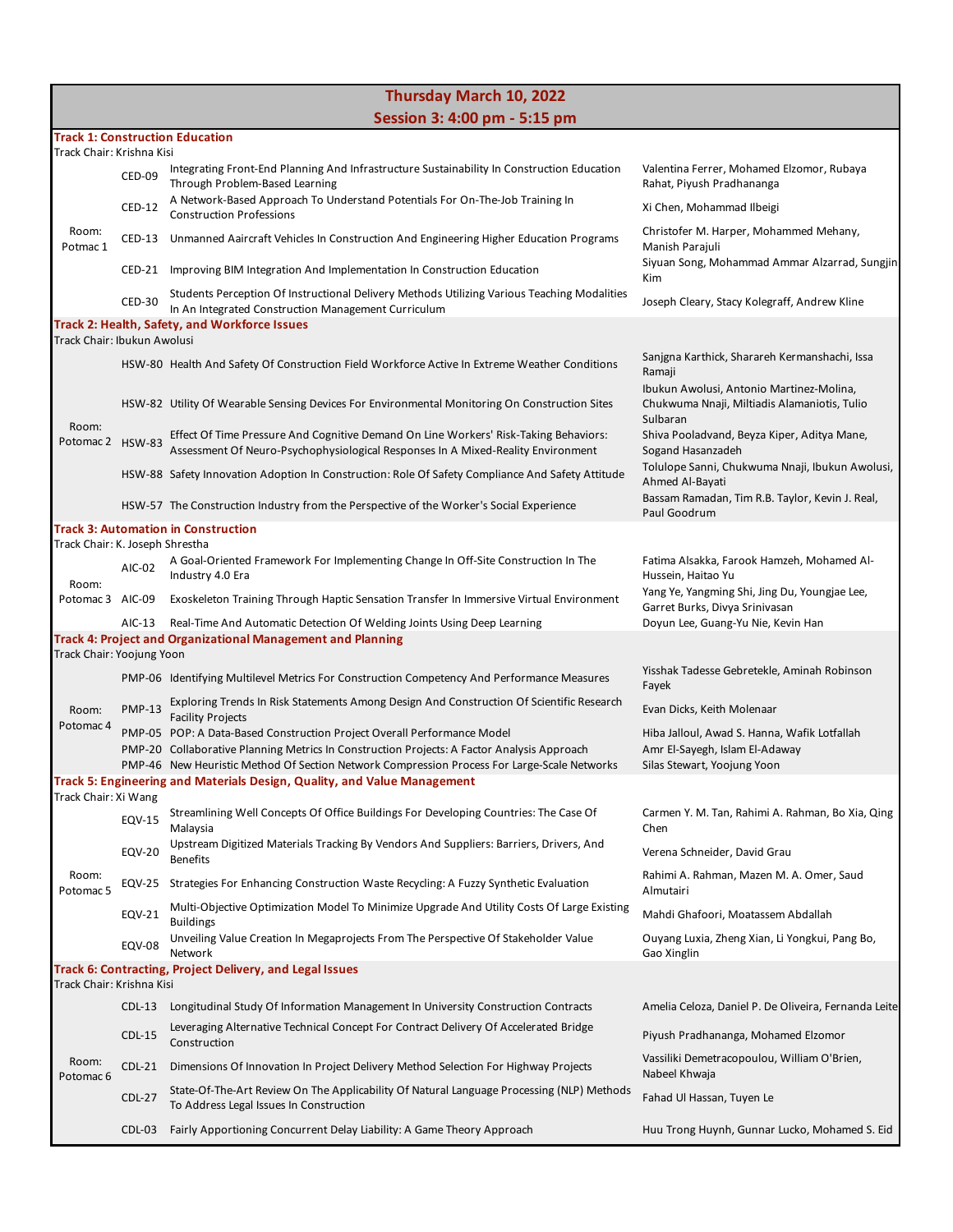|                                |               | Thursday March 10, 2022                                                                                                  |                                                                                                              |
|--------------------------------|---------------|--------------------------------------------------------------------------------------------------------------------------|--------------------------------------------------------------------------------------------------------------|
|                                |               | Session 3: 4:00 pm - 5:15 pm                                                                                             |                                                                                                              |
|                                |               | <b>Track 7: Computer Applications, Information Modeling, and Simulation</b>                                              |                                                                                                              |
| Track Chair: Amirhosein Jafari |               |                                                                                                                          |                                                                                                              |
|                                | $CAS-14$      | Model Requirements For The Development Of Extended Reality Applications In Construction<br>Projects: A Literature Review | Bing Han, Fernanda Leite                                                                                     |
| Room:<br>Arlington             | CAS-69        | Framework And Case Studies For Context-Aware AR System (CAARS) For Ubiquitous<br>Applications In The AEC Industry        | Gabriela Flores Linares, Nazila Roofigari-Esfahan,<br>Daniel Antonio Linares-Garcia                          |
|                                |               | CAS-07 Vision-Based Recognition Of Construction Worker's Hand Signals                                                    | Xin Wang, Zhenhua Zhu                                                                                        |
|                                |               | CAS-48 Neural Networks In The Construction Industry: Knowledge Gaps And Possibilities                                    | Emil L. Jacobsen, Jochen Teizer                                                                              |
|                                |               | <b>Track 8: Advanced Technologies and Data Analytics</b>                                                                 |                                                                                                              |
| Track Chair: Mani Golparvar    |               |                                                                                                                          |                                                                                                              |
|                                |               | ADT-80 Challenges Of Implementing E-Ticketing For Rural Transportation Construction Projects                             | Gena Robertson, Su Zhang, Susan M. Bogus                                                                     |
|                                | ADT-02        | Developing A BIM-Based Linked Data Digital Twin Architecture To Address A Key Missing<br>Factor: Occupants               | Soroush Sobhkhiz, Tamer El-Diraby                                                                            |
| Room:<br>Fairfax               | $ADT-13$      | Exploratory Study On Applications, Benefits And Challenges Of Using Data Analytics In<br>Construction Industry           | Manideep Tummalapudi, Christofer M Harper,<br>John Killingsworth, Prajakta Akhare, Sri Ram<br>Murthy Suvvari |
|                                | ADT-24        | Towards A Readiness Assessment For Wireless Technologies For Highway Construction And<br>Infrastructure Asset Management | Amit Tripathi, Hala Nassereddine, Gabriel Dadi, Roy<br>E. Sturgill                                           |
|                                |               | Track 9: Infrastructure Systems, Sustainability and Resilience                                                           |                                                                                                              |
| Track Chair: Shantanu Kumar    |               |                                                                                                                          |                                                                                                              |
|                                | ISR-96        | Challenges And Risks In Resilience Management Of Water And Wastewater Infrastructures                                    | Nikhitha Adepu, Sharareh Kermanshachi, Elnaz<br>Safapour, Apurva Pamidimukkala                               |
| Room:<br>Prince                | $ISR-45$      | Analyzing Critical Impacting Factors On The Future Of Bridges To Support Bridge Planning                                 | A.M.M. Muhaimin, Lu Zhang, Xuan Lv, Nipesh<br>Pradhananga, Vamsi Sai Kalasapudi                              |
| William                        | <b>ISR-50</b> | Information Fusion And Finite Element Model Simulations For Bridge Condition Prognosis<br>With Conflicting Data          | Zhe Sun, Pingbo Tang, Ying Shi                                                                               |
|                                |               | ISR-55 A Data Integration Approach For Assessment Of Rainfall-Induced Slope Failure Susceptibility                       | Anil Baral, Mohsen Shahandashti                                                                              |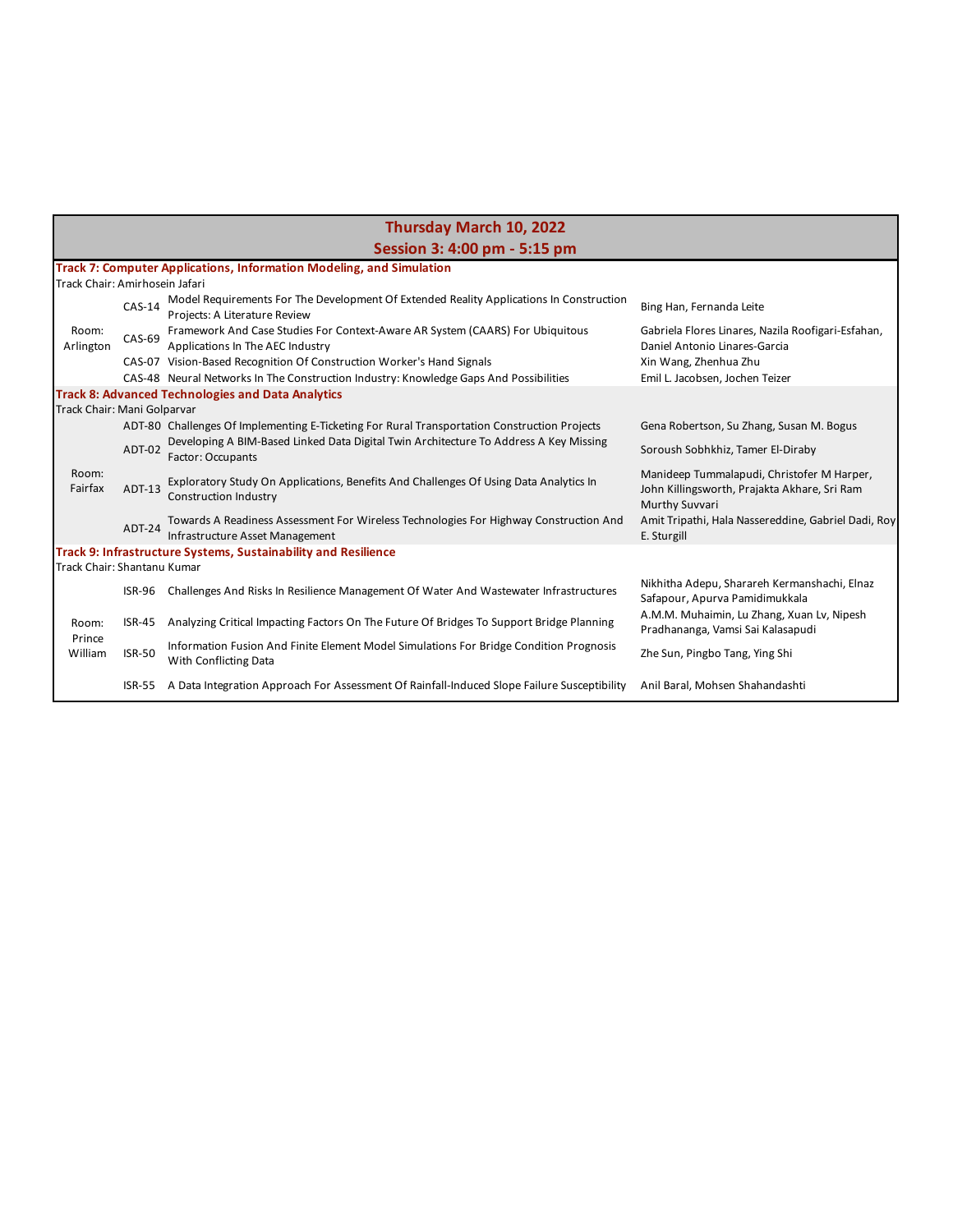|                               | Friday March 11, 2022 |                                                                                                                                                                      |                                                                                         |  |
|-------------------------------|-----------------------|----------------------------------------------------------------------------------------------------------------------------------------------------------------------|-----------------------------------------------------------------------------------------|--|
|                               |                       | Session 4: 9:30 am - 10:30 am                                                                                                                                        |                                                                                         |  |
|                               |                       | <b>Track 1: Construction Education</b>                                                                                                                               |                                                                                         |  |
|                               | CED-04                | Track Chair: Manideep Tummalapudi<br>Assessing The Impact Of Humanitarian Engineering Coursework On Upper-Division<br>Undergraduate Engineering Identity Development | Leigh Hamlet, Jessica Kaminsky                                                          |  |
| Room:                         | CED-41                | Concept Maps Lead To Better Problem Statements: An Empirical Study Measuring The Effects<br>Of Priming Students To Think In Systems                                  | Paulo Ignacio, Julie Milovanovic, Tripp Shealy, John<br>Gero                            |  |
| Potomac 1                     | <b>CED-42</b>         | Concept Maps Decrease Students' Neurocognitive Demand When Thinking About Engineering Ushma Manandhar, Mo Hu, Julie Milovanovic,<br>Problems                         | Tripp Shealy, John Gero                                                                 |  |
|                               | CED-33                | The Impact Of Remote Learning On College Students' Workload And Productivity During The<br>COVID-19 Pandemic                                                         | Biao Kuang, Chi Tian, Hongyue Wu, Yunfeng Chen,<br>Luciana Debs                         |  |
| Track Chair: Omid Shoghli     |                       | Track 2: Health, Safety, and Workforce Issues                                                                                                                        |                                                                                         |  |
|                               |                       | HSW-20 A Novel Map-Matching Algorithm For Relating Work Zones And Crashes                                                                                            | Zhuoran Zhang, Burcu Akinci, Sean Qian                                                  |  |
|                               | <b>HSW-26</b>         | Enhanced Situational Awareness In Worker-Robot Interaction In Construction: Assessing The<br><b>Role Of Visual Cues</b>                                              | Shayan Shayesteh, Houtan Jebelli                                                        |  |
| Room:<br>Potomac 2 HSW-77     |                       | Spatial Exposure To Dynamic Safety Hazards In Construction Sites Through 360-Degree<br>Augmented Panoramas: Ecological Validity In Safety Research                   | Kyeongsuk Lee, Sogand Hasanzadeh, Behzad<br>Esmaeili                                    |  |
|                               | <b>HSW-96</b>         | Investigation Of Factors Impacting Situation Awareness Of Highway Workers And Applicable<br><b>Warning Methods</b>                                                   | Wenjun Han, Nazila Roofigari-Esfahan, Ginny<br>Nayyar                                   |  |
|                               |                       | <b>Track 3: Automation in Construction</b>                                                                                                                           |                                                                                         |  |
| Track Chair: Tianyu Zhou      |                       | Intention Estimation In Physical Human-Robot Interaction In Construction: Empowering                                                                                 |                                                                                         |  |
|                               | AIC-16                | Robots To Gauge Workers' Posture                                                                                                                                     | Yizhi Liu, Houtan Jebelli<br>Amit Ojha, Mahmoud Habibnezhad, Houtan Jebelli,            |  |
| Room:                         | AIC-21                | Barrier Analysis Of Effective Implementation Of Robotics In The Construction Industry                                                                                | Robert Leicht                                                                           |  |
| Potomac 3                     | $AIC-22$              | Digital Twin In The Architecture, Engineering And Construction Industry: A Bibliometric<br>Review                                                                    | Manea Almatared, Hexu Liu, Shengxian Tang,<br>Mohammed Sulaiman, Zhen Lei, Hong Xian Li |  |
|                               | AIC-24                | An Integrated Supervised Reinforcement Machine Learning Approach For Automated Clash<br>Resolution                                                                   | Ashit Harode, Walid Thabet, Xinghua Gao                                                 |  |
| Track Chair: Vartenie Aramali |                       | <b>Track 4: Project and Organizational Management and Planning</b>                                                                                                   |                                                                                         |  |
|                               |                       | PMP-72 Knowledge Exchanges In Complex Project Networks: Influence Model                                                                                              | Meltem Duva, Dong Zhao, Sinem Mollaoglu,<br>Kenneth A. Frank                            |  |
| Room:<br>Potomac <sub>4</sub> |                       | PMP-73 Network Topologies And Team Performance: A Comparative Study Of AEC Projects                                                                                  | Meltem Duva, Sinem Mollaoglu, Dong Zhao,<br>Kenneth A. Frank                            |  |
|                               | <b>PMP-15</b>         | An Integrated Sustainability Performance Criteria Checklist For Sustainable Public Housing<br>Projects                                                               | Asma Almahde Sharafeddin, Ingrid Arocho                                                 |  |
|                               |                       | PMP-17 Human Values In Sustainable Construction Management: A Literature Review                                                                                      | David Gutierrez, Leidy Klotz                                                            |  |
| Track Chair: Jinwoo Kim       |                       | <b>Track 5: Advanced Technologies and Data Analytics</b>                                                                                                             |                                                                                         |  |
|                               |                       | ADT-01 A Sensor-Based Empirical Framework To Measure Construction Labor Productivity                                                                                 | Phuong Nguyen, Aminah Robinson Fayek, Farook<br>Hamzeh                                  |  |
| Room:                         | ADT-83                | Simplified Emissions Measurement System For Construction Equipment                                                                                                   | Jochen Teizer, Sã Ren Wandahl                                                           |  |
| Potomac 5 ADT-89              |                       | Effectiveness Of A Real-Time Parking Guidance System                                                                                                                 | Deepak Kanhaiyalal Sharma, Scott Parr, Aycan Kara                                       |  |
|                               | ADT-45                | Synthetic Training Image Dataset For Vision-Based 3D Pose Estimation Of Construction<br>Workers                                                                      | Jinwoo Kim, Sanghyun Lee, Daeho Kim, Julianne<br>Shah                                   |  |
|                               |                       | Track 6: Contracting, Project Delivery, and Legal Issues                                                                                                             |                                                                                         |  |
| Track Chair: Amal Bakchan     | <b>CDL-28</b>         | Enabling Faster Project Delivery Through Use Of Construction-Driven Designs                                                                                          | Aleksandra Markovic Graff, Jesus M. De La Garza                                         |  |
|                               | <b>CDL-29</b>         | Determining Contract Requirements For Quality Assurance Program In Innovative Project                                                                                | Jung Hyun Lee, Evan Mistur, Lier Liu, Baabak Ashuri                                     |  |
| Room:<br>Potomac 6 CDL-39     |                       | Delivery<br>CMAR Procurement In U.S. Public Projects: Qualifications-Driven Processes And Criteria                                                                   | Hala Sanboskani, Mounir El Asmar, Bahaa<br>Chammout, Oscar Bou Maachar                  |  |
|                               | <b>CDL-48</b>         | A Comparison Of Georgia DOT's Design-Build Legislation And Project Expenditures With<br>Those Of Bordering States                                                    | Wesley Mitchell, Raed Jarrah, Chang-Ray Chen                                            |  |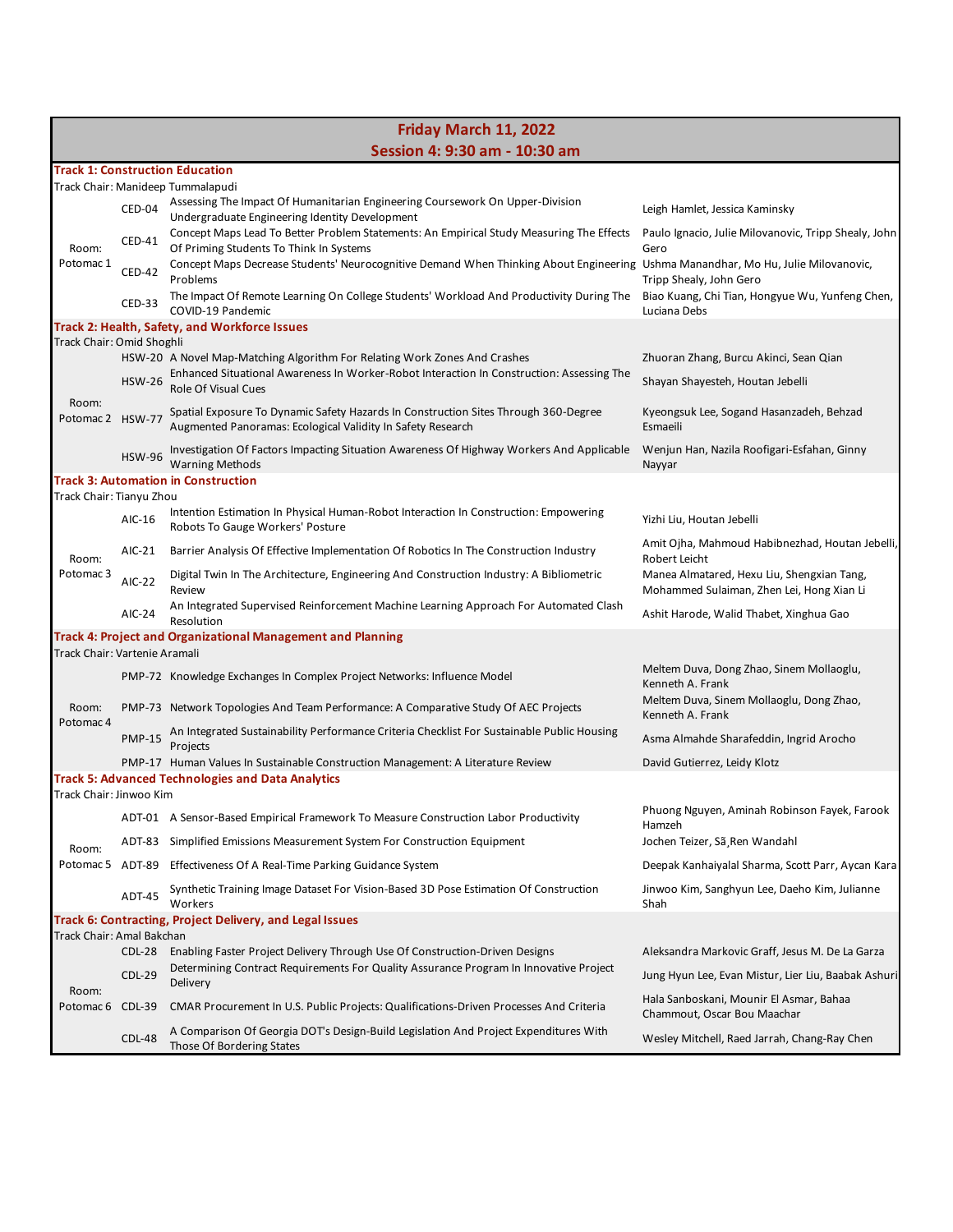| Friday March 11, 2022        |                               |                                                                                                                 |                                                                                     |  |  |
|------------------------------|-------------------------------|-----------------------------------------------------------------------------------------------------------------|-------------------------------------------------------------------------------------|--|--|
|                              | Session 4: 9:30 am - 10:30 am |                                                                                                                 |                                                                                     |  |  |
|                              |                               | <b>Track 7: Computer Applications, Information Modeling, and Simulation</b>                                     |                                                                                     |  |  |
| Track Chair: Soowon Chang    |                               |                                                                                                                 |                                                                                     |  |  |
|                              | $CAS-39$                      | Simulating Urban Population Activities Under Extreme Events With Data-Driven Agent-Based<br>Modeling            | Haiyan Hao, Yan Wang, Qi Wang                                                       |  |  |
| Room:                        |                               | CAS-46 The Concept Of Digital Twin For Construction Safety                                                      | Jochen Teizer, Karsten W. Johansen, Carl Peter<br>Leslie Schultz                    |  |  |
| Arlington                    |                               | CAS-19 Management Solutions For Cyber-Physical Security In Smart Built Environment                              | Ping Xu, Xinghua Gao, Philip Agee                                                   |  |  |
|                              | <b>CAS-26</b>                 | Capturing Dynamics Of UAS-Based Construction Safety Management Using Causal Loop<br>Diagram                     | Soowon Chang, Kyungki Kim, Jinhyuk Kwon,<br>Sungjin Kim                             |  |  |
|                              |                               | <b>Track 8: Advanced Technologies and Data Analytics</b>                                                        |                                                                                     |  |  |
|                              |                               | Track Chair: Cristina Torres-Machi                                                                              |                                                                                     |  |  |
|                              |                               | ADT-46 Emergency Management In Smart Cities: Infrastructure-Less Communication Systems                          | Mohammad Ilbeigi, Azita Morteza, Ramtin Ehsani                                      |  |  |
| Room:<br>Fairfax             | ADT-61                        | A Theoretical Architechture For Data-Quality-Aware Analytical Applications In The<br><b>Construction Firms</b>  | Xi He, Rui Liu, Chimay Anumba                                                       |  |  |
|                              |                               | ADT-19 Exploring The Capabilities Of Optical Satellite Imagery To Evaluate Pavement Condition                   | Mohammad Bashar, Cristina Torres-Machi                                              |  |  |
|                              |                               | ADT-28 Drivable Space Extraction From Airborne Lidar And Aerial Photos                                          | Ryan Dow, Su Zhang, Susan Bogus, Fei Han                                            |  |  |
|                              |                               | <b>Track 9: Infrastructure Systems, Sustainability and Resilience</b>                                           |                                                                                     |  |  |
| Track Chair: Yewande Abraham |                               |                                                                                                                 |                                                                                     |  |  |
|                              | <b>ISR-67</b>                 | Towards Sustainable Management Of Disaster Debris: Three-Phase Post-Disaster Data<br><b>Collection Planning</b> | Hiba Jalloul, Juyeong Choi, Sybil Derrible, Nazli<br>Yesiller                       |  |  |
| Room:<br>Prince<br>William   | <b>ISR-70</b>                 | Disasters As Mega-Disruptions To Construction Supply Chains                                                     | Erin Arneson                                                                        |  |  |
|                              | $ISR-18$                      | Exploring Challenges To Implement An Integrated Urban Infrastructure Management<br>Approach                     | Felipe Araya, Sebastian Vasquez                                                     |  |  |
|                              |                               | ISR-83 A Literature Review On The Human Dimension In Water-Energy Nexus                                         | Zheng Ren, Jintao Zhang, Iram Sifat, Wenjun Xiang,<br>Wei Zhang, Baikun Li, Jin Zhu |  |  |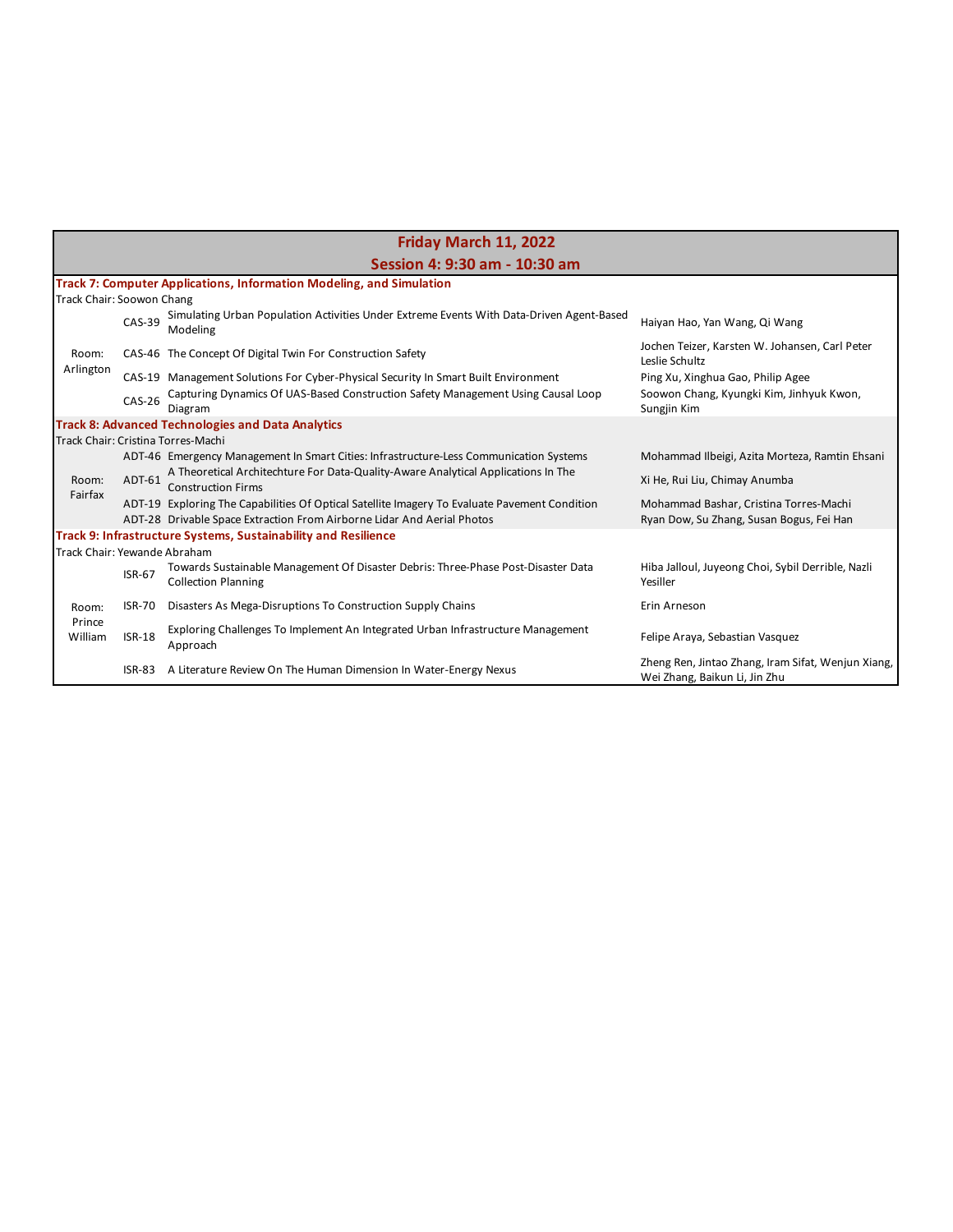| Friday March 11, 2022                                                                  |                                |                                                                                                                                                        |                                                                              |  |  |
|----------------------------------------------------------------------------------------|--------------------------------|--------------------------------------------------------------------------------------------------------------------------------------------------------|------------------------------------------------------------------------------|--|--|
|                                                                                        | Session 5: 11:00 am - 12:00 pm |                                                                                                                                                        |                                                                              |  |  |
|                                                                                        |                                | <b>Track 1: Construction Education</b><br>Track Chair: Manideep Tummalapudi                                                                            |                                                                              |  |  |
|                                                                                        | CED-24                         | International Construction Education Experiences: Designing A Comprehensive Research<br>Approach                                                       | Verena Schneider, David Grau, Samuel T.<br>Ariaratnam                        |  |  |
| Room:<br>Potomac 1                                                                     | CED-08                         | Construction Industry Institute's Impact On Construction Engineering And Management<br><b>Academic Publications</b>                                    | Amelia Celoza, Fernanda Leite, Daniel P. De Oliveira                         |  |  |
|                                                                                        |                                | CED-18 Operationalization Of Desirable Skill Sets In Novice Construction Management Professionals                                                      | Daniel Yamoah Agyemang, Patrick Sik Wah Fong,<br>Ernest Kissi                |  |  |
|                                                                                        |                                | CED-37 Relationship Between Student Engagement And Academic Network Properties                                                                         | Zhiting Chen, Dong Zhao                                                      |  |  |
| Track Chair: Idris Jeelani                                                             |                                | Track 2: Health, Safety, and Workforce Issues                                                                                                          |                                                                              |  |  |
|                                                                                        |                                | HSW-19 Towards A Safety Culture Model For Small Construction Organizations                                                                             | Ashtarout Ammar, Zaman Al-Shabbani, Gabriel<br>Dadi                          |  |  |
| Room:                                                                                  | <b>HSW-23</b>                  | Review Of Safety Resilience In Construction: Current Research Status, Challenges, And Future<br><b>Needs</b>                                           | Joshua D. Robbins, Jun Wang, Behzad Esmaeili                                 |  |  |
| Potomac 2                                                                              |                                | HSW-40 Preventative Safety Metrics With Highway Maintenance Crews                                                                                      | Zamaan Al-Shabbani, Ashtarout Ammar, Gabriel<br>Dadi                         |  |  |
|                                                                                        |                                | HSW-47 Review For Construction And Demolition Waste Materials And Control Practices In The U.S.                                                        | Abdulaziz Alwadhenani, Yoojung Yoon, Radhey<br>Sharma                        |  |  |
| Track Chair: Temitope Akanbi                                                           |                                | <b>Track 3: Automation in Construction</b>                                                                                                             |                                                                              |  |  |
|                                                                                        | AIC-30                         | Utilizing Text Analysis In Systematic Review Design: Perceptual And Cognitive Barriers To<br>Adoption Of Robotic And Automated Systems In Construction | Edward Seh-Taylor, Christopher Mccarty, Mayha<br>Sam, Bryan Franz            |  |  |
| Room:                                                                                  | AIC-39                         | Dematerialization In Housing Industry: Modular Light Wood-Frame Structure Vs Conventional<br>Wood-Frame Structure For Multi-Family Housing             | Arezou Sadoughi, Gregory Sloditskie                                          |  |  |
| Potomac <sub>3</sub>                                                                   | AIC-47                         | Towards Intelligent Agents To Detect Work Pieces And Processes In Modular Construction: An<br>Approach To Generate Synthetic Training Data             | Keundeok Park, Semiha Ergan                                                  |  |  |
|                                                                                        | AIC-48                         | The Need For Responsive Environments: Bringing Flexibility To Clinic Spaces                                                                            | Daniel Bin Lu, Semiha Ergan, Devin Mann,<br>Katharine Lawrence               |  |  |
|                                                                                        |                                | Track 4: Project and Organizational Management and Planning                                                                                            |                                                                              |  |  |
| Track Chair: Rita El Kassis                                                            |                                | PMP-43 Lean Adoption For Trade Contractors: Benefits, Barriers, And Path Forward                                                                       | Elnaz Asadian, Robert Leicht, John Messner                                   |  |  |
|                                                                                        | <b>PMP-48</b>                  | Development Of Key Performance Indicators For Performance Assessment Of Owner's Project Shantanu Kumar, Mohammed S. Hashem M.<br><b>Managers</b>       | Mehany                                                                       |  |  |
| Room:<br>Potomac 4 PMP-85                                                              |                                | Evms Maturity And Its Impact On Project Cost And Schedule Performance Of Large And<br>Complex Projects: A Preliminary Analysis                         | Mounir El Asmar, G. Edward Gibson, Jr., Vartenie<br>Aramali, Hala Sanboskani |  |  |
|                                                                                        | <b>PMP-81</b>                  | Construction Business Strategies Used By General Contractors In The United States For Market<br>Enhancement                                            | Haiyan Sally Xie, Jayraj Singh Solanki, Owen Shi                             |  |  |
|                                                                                        |                                | Track 5: Health, Safety, and Workforce Issues                                                                                                          |                                                                              |  |  |
| Track Chair: Minerva Bonilla                                                           | <b>HSW-79</b>                  | Physical, Mental, And Emotional Health Of Construction Field Labors Working In Extreme<br>Weather Conditions: Challenges And Overcoming Strategies     | Sanjgna Karthick, Sharareh Kermanshachi, Mostafa<br>Namian                   |  |  |
| Room:                                                                                  | <b>HSW-12</b>                  | Feasibility Of A Mobile Electroencephalogram (EEG) Sensor-Based Stress Type Classification<br><b>For Construction Workers</b>                          | Gaang Lee, Sanghyun Lee                                                      |  |  |
| Potomac <sub>5</sub>                                                                   | <b>HSW-16</b>                  | Lean-Based Integrated Approach For Manual Work Design Optimization In Modular<br>Construction                                                          | Ahmed Zaalouk, Sanghyeok Han                                                 |  |  |
|                                                                                        |                                | HSW-28 A Study On Assessing The Awareness Of Heat-Related Illnesses In The Construction Industry                                                       | Siyuan Song, Fan Zhang                                                       |  |  |
| Track 6: Contracting, Project Delivery, and Legal Issues<br>Track Chair: Hani Alzraiee |                                |                                                                                                                                                        |                                                                              |  |  |
|                                                                                        | $CDL-10$                       | Identifying Contingency Liability From P3 Contracts Using Rule-Based NLP                                                                               | Yu Wang, Qingbin Cui, Kunqi Zhang, Man Liang                                 |  |  |
| Room:                                                                                  | <b>CDL-09</b>                  | In The Name Of The Pandemic: A Case Study Of Contractual Modifications In PPP Solicited<br>And Unsolicited Proposals In COVID-19 Times                 | Gabriel Castelblanco, Jose Guevara, Paula Mendez-<br>Gonzalez                |  |  |
| Potomac 6 CDL-18                                                                       |                                | PPP Renegotiation Flight Simulator: A System Dynamics Model For Renegotiating PPPs After<br><b>Pandemic Crisis</b>                                     | Gabriel Castelblanco, Jose Guevara, Paula Mendez-<br>Gonzalez                |  |  |
|                                                                                        | $CDL-24$                       | Investigating Financial Risks Associated With Public-Private Partnerships For Transportation<br>Project Delivery                                       | Kalyani Joshi, Christofer M. Harper, John<br>Killingsworth, Suren Chen       |  |  |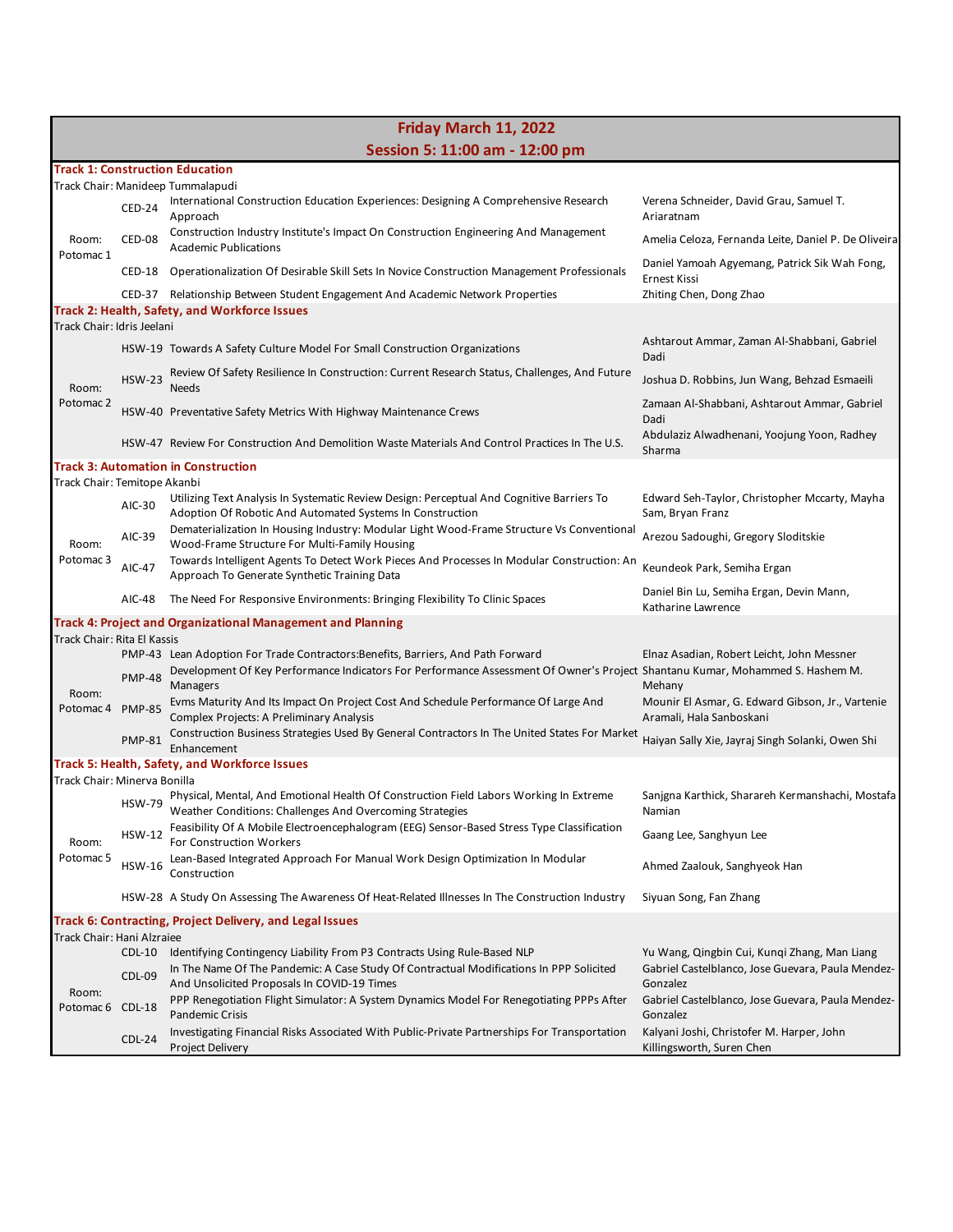| Friday March 11, 2022        |                                |                                                                                                                                                         |                                                                                                                                                            |  |  |
|------------------------------|--------------------------------|---------------------------------------------------------------------------------------------------------------------------------------------------------|------------------------------------------------------------------------------------------------------------------------------------------------------------|--|--|
|                              | Session 5: 11:00 am - 12:00 pm |                                                                                                                                                         |                                                                                                                                                            |  |  |
|                              |                                | Track 7: Computer Applications, Information Modeling, and Simulation                                                                                    |                                                                                                                                                            |  |  |
| Track Chair: Azita Morteza   |                                |                                                                                                                                                         |                                                                                                                                                            |  |  |
|                              | $CAS-31$                       | An Optimal Resource Allocation Strategy For Retrofitting Unreinforced Masonry Buildings In<br>The Pre-Disaster Stage                                    | Mohammad Sadra Fardhosseini, Amit Ojha2,<br>Mahmoud Habibnezhad, Houtan Jebelli, Hyun<br>Woo Lee                                                           |  |  |
| Room:                        |                                | CAS-33 Semi-Automatic Pipe Network Reconstruction Using Point Cloud Data                                                                                | Patrick Borges Rodrigues, Paul Crovella                                                                                                                    |  |  |
| Arlington                    | CAS-36                         | Ontology-Based Semantic Modeling For Steel Bridge Coating Systems: Toward Analysis Of<br>Factors That Impact Coating Premature Failures                 | Md Ashiqur Rahman, Lu Zhang, Kingsley Lau, Xuan<br>Lv, Parasar Gosain                                                                                      |  |  |
|                              | $CAS-38$                       | Household-Targeted Hurricane Warnings For Effective Evacuation: Case Study Of Hurricane<br>Irma In North Miami Beach                                    | Shangde Gao, Yan Wang, Qi Wang                                                                                                                             |  |  |
|                              |                                | <b>Track 8: Advanced Technologies and Data Analytics</b>                                                                                                |                                                                                                                                                            |  |  |
| Track Chair: Mohammad Bashar |                                |                                                                                                                                                         |                                                                                                                                                            |  |  |
|                              | ADT-48                         | Real-Time Participatory Sensing-Driven Computational Framework Toward Digital Twin City<br>Modeling                                                     | Jaeyoon Kim, Youngjib Ham                                                                                                                                  |  |  |
| Room:                        | ADT-76                         | Case Study: Assessing The Structural Condition Of Steel Bridges Using Terrestrial Laser<br>Scanner (TLS)                                                | Hani Alzraiee, Luke Psomas, Ryan Trainor                                                                                                                   |  |  |
| Fairfax                      |                                | ADT-88 Network And Cluster Analysis On Bridge Inspection Reports Using Text Mining Algorithms                                                           | Younghan Edwin Jung, Mingon Kang, Michael<br>Myung Jeong, Junyong Ahn                                                                                      |  |  |
|                              | ADT-10                         | Characteristic-Based Network Analysis On Construction Hazard Warning: A Novel Approach<br>Of Network Of Networks                                        | Mei Liu, Pin-Chao Liao                                                                                                                                     |  |  |
|                              |                                | <b>Track 9: Infrastructure Systems, Sustainability and Resilience</b>                                                                                   |                                                                                                                                                            |  |  |
| Track Chair: Amal Bakchan    |                                |                                                                                                                                                         |                                                                                                                                                            |  |  |
|                              | <b>ISR-102</b>                 | Post-Hurricane Recovery Process: Analysis Of The Public And Subject Matter Experts'<br>Perspectives Using Structural Equation Modeling (SEM)            | Behzad Rouhanizadeh, Sharareh Kermanshachi                                                                                                                 |  |  |
| Room:<br>Prince<br>William   | <b>ISR-104</b>                 | Investigation Of Causal Relationships Among Factors Affecting Post-Disaster Reconstruction<br>Process: Adoption Of Social Network Analysis (SNA) Method | Behzad Rouhanizadeh, Sharareh Kermanshachi                                                                                                                 |  |  |
|                              | <b>ISR-93</b>                  | Homeowners' Motivations To Invest In Energy-Efficient Technologies In Residential Buildings<br>Of Rural Midwest America                                 | Linnel Marie Ballesteros, Cristina Poleacovschi,<br>Ulrike Passe, Kristen Cetin, Anne Kimber, Diba<br>Malekpour Koupaei, Tanya Sharma, Forrest<br>Douglass |  |  |
|                              |                                | ISR-122 Human-In-The-Loop Model Predictive Operation For Energy Efficient Hvac Systems                                                                  | Mostafa Meimand, Farrokh Jazizadeh                                                                                                                         |  |  |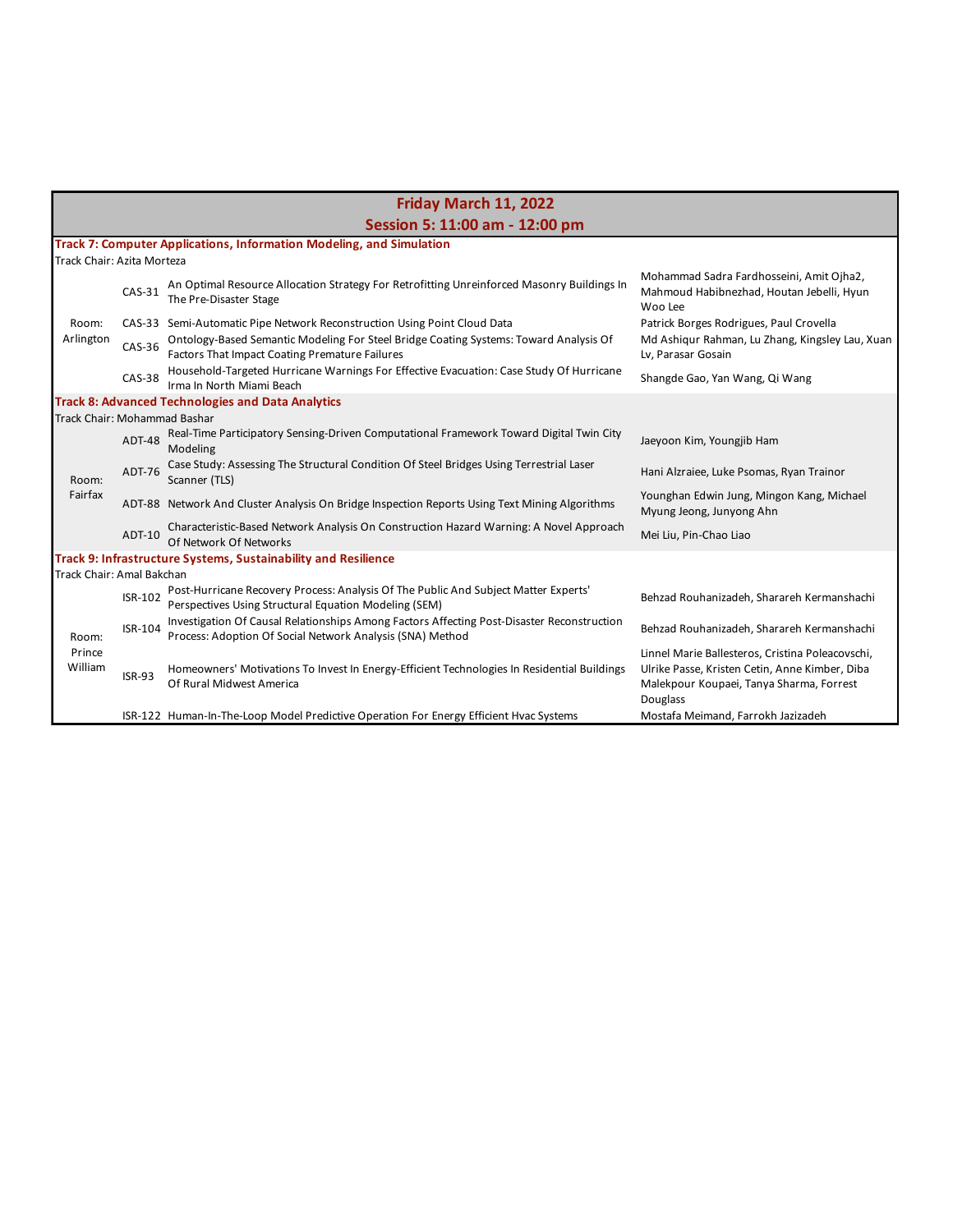|                                 | Friday March 11, 2022 |                                                                                                                                                                                      |                                                                                                                               |  |
|---------------------------------|-----------------------|--------------------------------------------------------------------------------------------------------------------------------------------------------------------------------------|-------------------------------------------------------------------------------------------------------------------------------|--|
|                                 |                       | Session 6: 1:30 pm - 2:30 pm                                                                                                                                                         |                                                                                                                               |  |
| Track Chair: Yang (Gilbert) Ye  |                       | <b>Track 1: Construction Education</b>                                                                                                                                               |                                                                                                                               |  |
|                                 |                       | CED-03 Full Scale Augmented Reality To Support Construction Sequencing Education Case Study                                                                                          | Kieren H. Mccord, Steven K. Ayer, Karan R. Patil,<br>Wei Wu, Jeremi S. London, Logan A. Perry                                 |  |
|                                 | CED-11                | Feasibility Of Embodied Virtual Agents For Augmenting Students' Knowledge Of Robotic                                                                                                 | Amit Ojha, Houtan Jebelli, Mahmoud Habibnezhad                                                                                |  |
| Room:<br>Potomac 1              | CED-43                | Safety In Construction<br>Exploring The Benefits Of Social Presence Enabled Augmented Reality Platform For Online                                                                    | Saurav Shrestha, Yongwei Shan, Ph.D., P.E., Brian                                                                             |  |
|                                 | CED-36                | Learners<br>Data Analytics And Computational Thinking In Construction Engineering And Management                                                                                     | Chung<br>Abiola Akanmu, Vincent S Akligo, Omobolanle                                                                          |  |
|                                 |                       | Education: A Conceptual System<br>Track 2: Health, Safety, and Workforce Issues                                                                                                      | Ogunseiju, Sang Won Lee, Homero Murzi                                                                                         |  |
| Track Chair: Idris Jeelani      |                       |                                                                                                                                                                                      |                                                                                                                               |  |
|                                 |                       | HSW-08 Defining Serious Injuries On Construction Jobsites: Lessons From The Literature                                                                                               | Arnaldo Bayona, Siddharth Bhandari, Matthew R.<br>Hallowell                                                                   |  |
| Room:                           |                       | HSW-49 Random Forest Analysis Of Occupational Accident Reports Among Roofing Contractors<br>Numerical Simulation Of Asphalt Fumes Diffusion During Pavement Construction Using CFD   | Ikechukwu Sylvester Onuchukwu, Behzad Esmaeil                                                                                 |  |
| Potomac 2 HSW-53                |                       | Method                                                                                                                                                                               | Dan Chong, Hui Hou, Qi Feng                                                                                                   |  |
|                                 |                       | HSW-24 Impact Of Green Construction On Safety Performance In The Built Environment                                                                                                   | Ali Amer Karakhan, Ahmed Jalil Al-Bayati, Hashem<br>Izadi Moud, Ola Thamer Al-Saffar                                          |  |
| Track Chair: K. Joseph Shrestha |                       | Track 3: Automation in Construction                                                                                                                                                  |                                                                                                                               |  |
|                                 | AIC-14                | Identification Of Indicators For Effectiveness Evaluation Of Four-Legged Robots In Automated<br><b>Construction Progress Monitoring</b>                                              | Kereshmeh Afsari, Srijeet Halder, Ryan King, Walid<br>Thabet, John Serdakowski, Stephen Devito,<br>Mahnaz Ensafi, Jason Lopez |  |
| Room:                           | AIC-20                | A Framework To Enhance Utilization Of Automated Progress Measurements In Construction<br>Projects                                                                                    | Negar Mansouri Asl, Ahmed Hammad                                                                                              |  |
| Potomac 3                       | AIC-53                | A Practical Application Using Parametric Modeling For As-Built BIM Generation From Point<br>Clouds                                                                                   | Jong Won Ma, Yu-Chen Lee, Fernanda Leite                                                                                      |  |
|                                 | <b>AIC-28</b>         | Application Of Unmanned Aerial System (UAS) In Highway Construction Progress Monitoring<br>Automation                                                                                | Reihaneh Samsami, Amlan Mukherjee, Colin N<br><b>Brooks</b>                                                                   |  |
|                                 |                       | Track 4: Project and Organizational Management and Planning                                                                                                                          |                                                                                                                               |  |
| Track Chair: Vartenie Aramali   | <b>PMP-03</b>         | Choosing By Advantages (CBA) Method To Determine Feasibility Of Mass Timber Building<br>Material In The US Construction Market                                                       | Shafayet Ahmed, Ingrid Arocho                                                                                                 |  |
| Room:                           | <b>PMP-30</b>         | Using Functional Near-Infrared Spectroscopy (FNIRS) To Evaluate The Construction Decision<br>Making Inventory (CDMI)                                                                 | Krishna Kisi, Tulio Sulbaran                                                                                                  |  |
| Potomac <sub>4</sub>            | <b>PMP-58</b>         | A Quantitative Assessment Of Change Adoption Success Within The Facility Management<br>Industry                                                                                      | Dipin Kasana, Justin Dodd, Jake Smithwick, Amirali<br>Shalwani, Brian Lines                                                   |  |
|                                 |                       | PMP-02 Facility Design Standardization: Six Solution Pieces And Industry Maximization Enablers                                                                                       | Jin Ouk Choi, Binit Kumar Shrestha, Seung Ho<br>Song, Jennifer Shane, Young Hoon Kwak                                         |  |
|                                 |                       | <b>Track 5: Construction Scheduling, Estimating, Economics, and Controls</b>                                                                                                         |                                                                                                                               |  |
|                                 | <b>CEC-08</b>         | Track Chair: Manideep Tummalapudi<br>Developing A Multivariate Time-Series Model To Forecast The Level Of Competition In<br><b>Transportation Projects</b>                           | Minsoo Baek, Baabak Ashuri, Suma<br>Veeravenkatappa                                                                           |  |
|                                 | CEC-10                | A Pattern-Recognition Method For Highway Construction Project Expenditure Cash Flows                                                                                                 | Minsoo Baek, Yunping Liang, Baabak Ashuri                                                                                     |  |
| Room:<br>Potomac <sub>5</sub>   | CEC-16                | Using Clustering-Based K-Means Approach<br>Predicting Ratio Of Low Bid To Owner's Estimate Using Feedforward Neural Networks For                                                     | Mingshu Li, Qiu Zheng, Baabak Ashuri                                                                                          |  |
|                                 | CEC-27                | <b>Highway Construction</b><br>Forecasting Architecture Billings Index Using Time Series Models                                                                                      | Sooin Kim, Bahram Abediniangerabi, Mohsen                                                                                     |  |
|                                 |                       | Track 6: Contracting, Project Delivery, and Legal Issues                                                                                                                             | Shahandashti                                                                                                                  |  |
| Track Chair: Chau Le            |                       |                                                                                                                                                                                      |                                                                                                                               |  |
|                                 | CDL-40                | Award Algorithms And Technical Scoring Trends In Design-Build Best-Value Highway Projects                                                                                            | Maria Calahorra-Jimenez                                                                                                       |  |
|                                 | $CDL-23$              | Transferal Of Responsibilities Of PPP European Equity Markets: Dependency Analysis                                                                                                   | John Sebastian Salazar, Jose Alberto Guevara, Luis<br>Alberto Herrera                                                         |  |
| Room:<br>Potomac 6 CDL-49       |                       | Synthesis Of Challenges For Public-Private Partnerships (PPPs) In Transportation<br>Infrastructure In South East Asia                                                                | Chi Nguyen Anh, Michael J. Garvin                                                                                             |  |
|                                 | $CDL-26$              | The Moderating Role Of Trustworthiness In The Relationship Between Institutional Distance<br>And Private Ownerships In PPPs: Evidence From Emerging Markets And Developing Countries | Qinghua He, Yang Li, Ge Wang, Zilun Wang                                                                                      |  |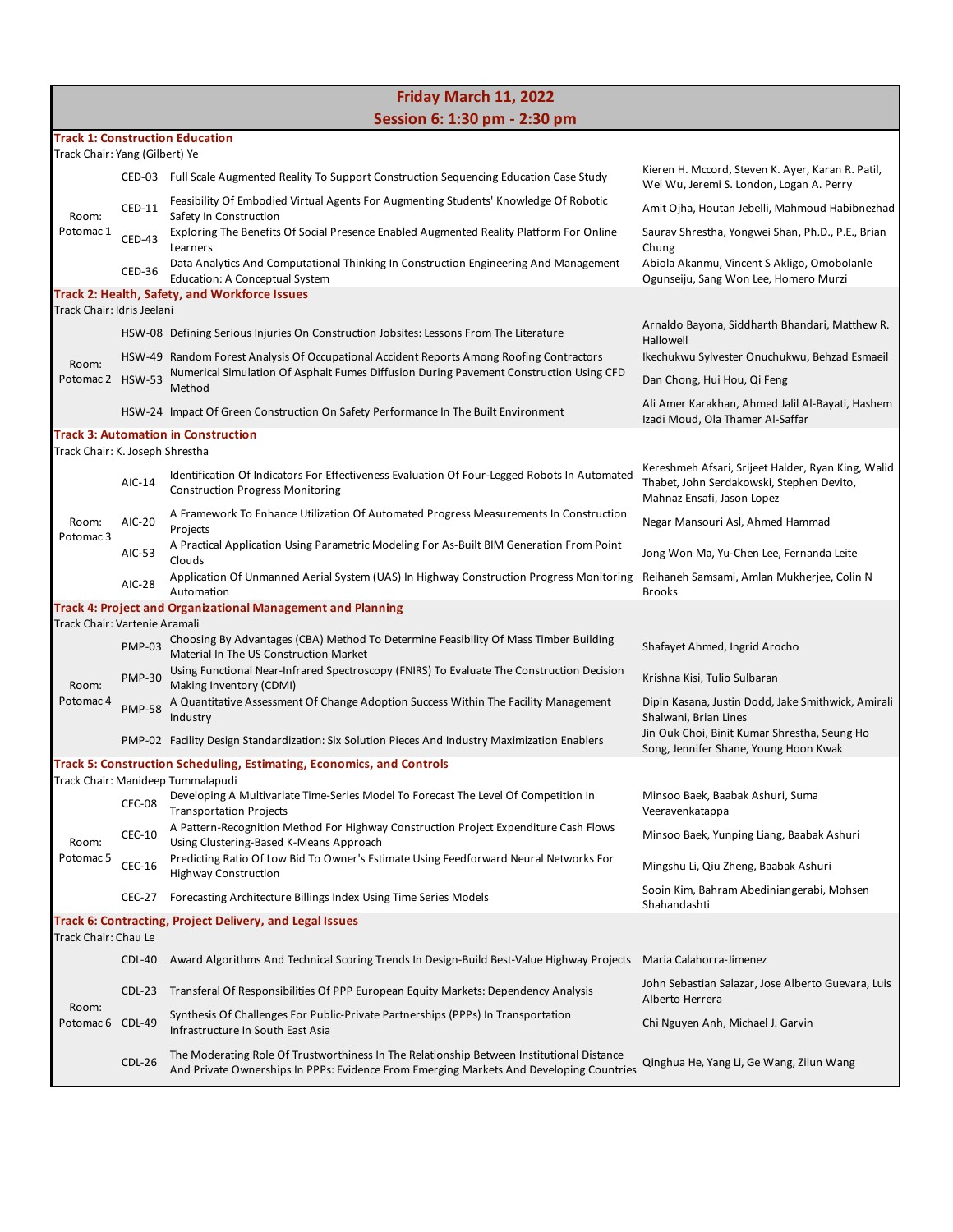|                               | Friday March 11, 2022        |                                                                                                                                                                          |                                                                                                                         |  |  |  |
|-------------------------------|------------------------------|--------------------------------------------------------------------------------------------------------------------------------------------------------------------------|-------------------------------------------------------------------------------------------------------------------------|--|--|--|
|                               | Session 6: 1:30 pm - 2:30 pm |                                                                                                                                                                          |                                                                                                                         |  |  |  |
|                               |                              | <b>Track 7: Computer Applications, Information Modeling, and Simulation</b>                                                                                              |                                                                                                                         |  |  |  |
| Track Chair: Mohammad Ilbeigi |                              |                                                                                                                                                                          |                                                                                                                         |  |  |  |
|                               | $CAS-47$                     | Toward Wi-Fi-Enabled Real-Time Communication For Proactive Safety Systems In Highway<br>Work Zones: A Case Study                                                         | Sepehr Sabeti, Omidreza Shoghli, Hamed Tabkhi                                                                           |  |  |  |
| Room:                         | $CAS-49$                     | Evaluating Facility Asset Information Needs In A Common Data Environment To Support<br><b>Maintenance Workers</b>                                                        | Zahra Ghorbani, Rebecca Napolitano, Craig Richard<br>Dubler, John Isaac Messner                                         |  |  |  |
| Arlington                     |                              | CAS-54 Adopt The 3D BIM Coordination During The Early Design Stages In Egypt                                                                                             | Mahmoud Othman, Emad Elbeltagi, Mohamed<br>Abdel Shakour, Ahmed Amer                                                    |  |  |  |
|                               |                              | CAS-61 Digital Twin In Practice: Emergent Insights From An Ethnographic-Action Research Study                                                                            | Ashwin Agrawal, Vishal Singh, Robert Thiel,<br>Michael Pillsbury, Harrison Knoll, Jay Puckett,<br><b>Martin Fischer</b> |  |  |  |
|                               |                              | <b>Track 8: Advanced Technologies and Data Analytics</b>                                                                                                                 |                                                                                                                         |  |  |  |
| Track Chair: Omid Shoghli     |                              |                                                                                                                                                                          |                                                                                                                         |  |  |  |
|                               |                              | ADT-29 Characterizing Residential Energy Consumption Patterns In The Rural Midwest                                                                                       | Diba Malekpour, Kristen Cetin, Ulrike Passe,<br>Cristina Poleacovschi, Anne Kimber                                      |  |  |  |
| Room:                         |                              | ADT-44 Artificial Intelligence For Equitable Practices In Energy Infrastructure: Literature Review                                                                       | Anne Ruckman, Jessica Kaminsky                                                                                          |  |  |  |
| Fairfax                       |                              | ADT-47 Semantic Modeling For Supporting Planning Decision Making Towards Smart Cities                                                                                    | Lan Zhang, Kaijian Liu                                                                                                  |  |  |  |
|                               | <b>ADT-57</b>                | Spatial Analysis On Routine Occupant Behavior Patterns And Associated Factors In Residential<br><b>Buildings</b>                                                         | Yunjeong Mo, Dong Zhao                                                                                                  |  |  |  |
|                               |                              | Track 9: Infrastructure Systems, Sustainability and Resilience                                                                                                           |                                                                                                                         |  |  |  |
| Track Chair: Jianli Chen      |                              |                                                                                                                                                                          |                                                                                                                         |  |  |  |
|                               | <b>ISR-25</b>                | Unifying Assessments Of Sustainability And Resilience In Civil Infrastructure Systems: The Case Samir Jung Pandey, Arif Mohaimin Sadri, Wallied<br>Of Masonry Structures | Orabi                                                                                                                   |  |  |  |
| Room:<br>Prince<br>William    | $ISR-26$                     | Critical Review Of Sustainability, Resilience And Their Unifying Assessments For Civil<br>Infrastructure Systems                                                         | Samir Jung Pandey, Arif Mohaimin Sadri                                                                                  |  |  |  |
|                               | <b>ISR-46</b>                | A Review Of A Socio-Technical System Approach For Interdependent Infrastructure Systems<br>Resilience Analysis: Present Status And Future Trends                         | Chen Xia, Yuging Hu                                                                                                     |  |  |  |
|                               | $CED-25$                     | Exploring Disaster Preparedness And Awareness Due To Natural Hazards Using Structural<br><b>Equation Modelling (SEM)</b>                                                 | Ronik Patel, Sharareh Kermanshachi, Roya<br>Etminani-Ghasrodashti, Mohammadsoroush<br>Tafazzoli                         |  |  |  |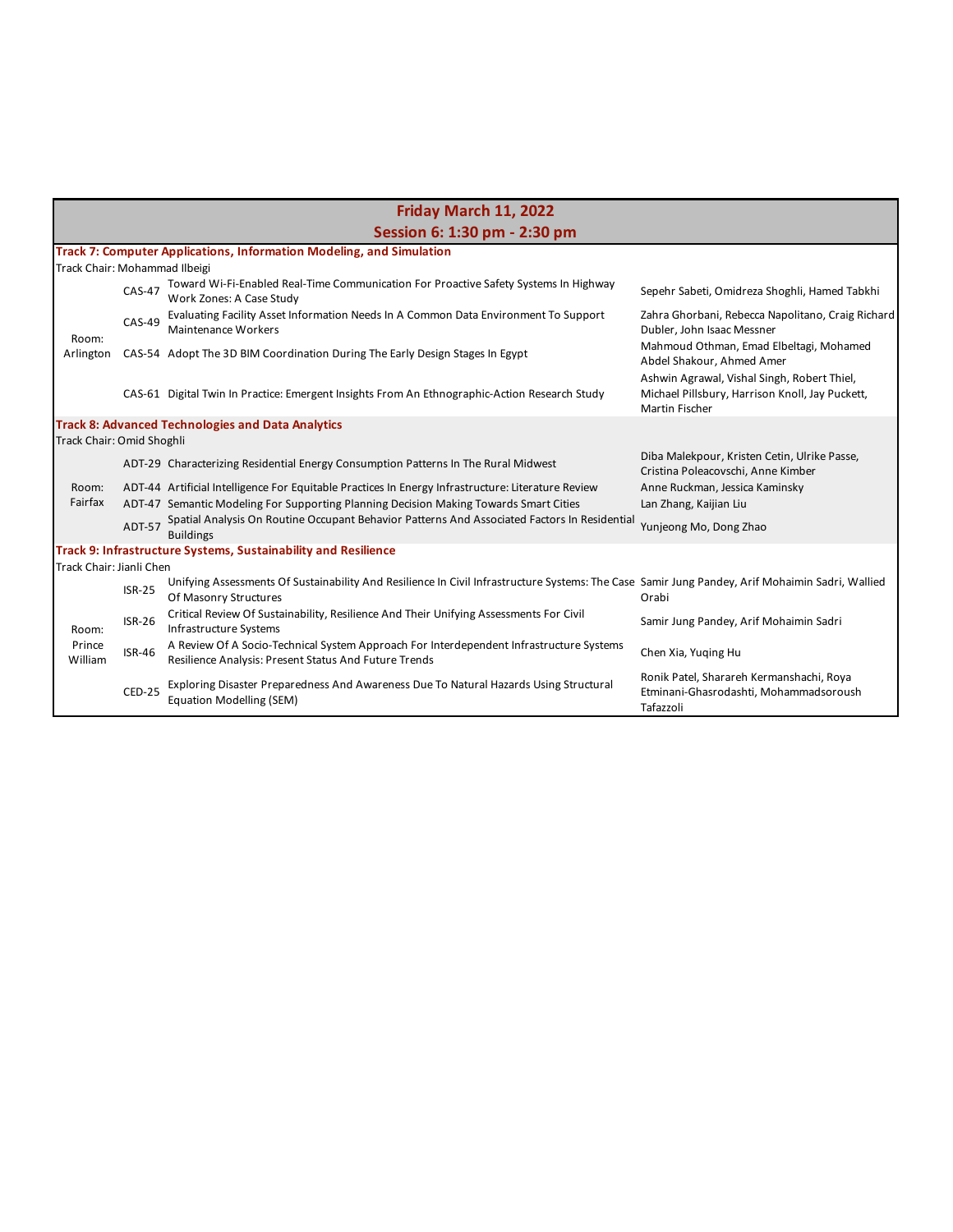| Friday March 11, 2022                                          |                                         |                                                                                                                                                                                                                                                                   |                                                                                                                           |  |
|----------------------------------------------------------------|-----------------------------------------|-------------------------------------------------------------------------------------------------------------------------------------------------------------------------------------------------------------------------------------------------------------------|---------------------------------------------------------------------------------------------------------------------------|--|
|                                                                |                                         | Session 7: 2:45 pm - 3:45 pm                                                                                                                                                                                                                                      |                                                                                                                           |  |
|                                                                |                                         | Track 1: Engineering and Materials Design, Quality, and Value Management                                                                                                                                                                                          |                                                                                                                           |  |
| Room:                                                          | Track Chair: Ghada Gad<br><b>EQV-03</b> | Cost Analysis Of A Mass Timber Building Project: Comparison Of Budgeted And Actual<br><b>Construction Cost</b>                                                                                                                                                    | Shafayet Ahmed, Ingrid Arocho                                                                                             |  |
|                                                                | <b>EQV-04</b>                           | Identifying The Level Of Awareness And Challenges To Adopt Mass Timber By The<br><b>Construction Practitioners In The United States</b>                                                                                                                           | Shafayet Ahmed, Ingrid Arocho                                                                                             |  |
| Potomac 1                                                      | <b>EQV-27</b>                           | Leed Assessment Of Green Lightweight Concrete Containing Plastic Based Aggregates In<br>Construction                                                                                                                                                              | Fahad K. Algahtani, Ibrahim Abotaleb, Sara Harb                                                                           |  |
|                                                                |                                         | EQV-12 Performance Of Engineered Cementitious Composite Material Under Differing Site Conditions Michele Anderson, Susan Bogus                                                                                                                                    |                                                                                                                           |  |
| Track Chair: Sogand Hasanzadeh                                 |                                         | Track 2: Health, Safety, and Workforce Issues                                                                                                                                                                                                                     |                                                                                                                           |  |
| Room:                                                          |                                         | HSW-25 Construction Hazard Recognition: A Smart Literature Review                                                                                                                                                                                                 | S. M. Jamil Uddin, Abdullah Alsharef, Alex Albert,<br>Siddharth Bhandari                                                  |  |
| Potomac <sub>2</sub>                                           |                                         | HSW-54 Noise Management In Construction: Identifying Strategies And Controls For Improvement<br>HSW-09 Musculoskeletal Disorders In Concrete Formwork Construction<br>HSW-51 Biomechanical Analysis In Construction Engineering And Management Research: A Review | Ifeanyi Okpala, Tolulope Sanni, Chukwuma Nnaji<br>Ziyu Jin, John Gambatese<br>Abdullahi Ibrahim, Chukwuma Nnaji, Ziyu Jin |  |
|                                                                |                                         | <b>Track 3: Automation in Construction</b>                                                                                                                                                                                                                        |                                                                                                                           |  |
| Track Chair: Ashit Harode                                      |                                         |                                                                                                                                                                                                                                                                   |                                                                                                                           |  |
|                                                                | AIC-50                                  | Automated Process Data Collection For Modular Construction Using Computer Vision                                                                                                                                                                                  | Roshan Panahi, Joseph Louis, Ankur Podder, Colby<br>Swanson                                                               |  |
| Room:<br>Potomac <sub>3</sub>                                  | AIC-65                                  | A Decision Support System For The Integration Of Robotics In Offsite Construction                                                                                                                                                                                 | Behnam M. Tehrani, Cagri Goksel Ozmerdiven,<br>Aladdin Alwisy                                                             |  |
|                                                                | AIC-35<br>AIC-43                        | Graphical Networks For Optimizing Hospital Layouts At Macro And Micro Scales<br>Drone-Related Deployment Limitations In Construction: A Research Roadmap                                                                                                          | Jennifer I. Lather, Andrew I. Harms<br>Gilles Albeaino, Masoud Gheisari, Raja R. A. Issa                                  |  |
|                                                                |                                         | <b>Track 4: Project and Organizational Management and Planning</b>                                                                                                                                                                                                |                                                                                                                           |  |
| Track Chair: Phil Barutha                                      |                                         | PMP-21 Mitigating The Winner's Curse Dilemma In Multi-Stage Construction Bidding                                                                                                                                                                                  | Muaz Ahmed, Islam El-Adaway, Kalyn Coatney                                                                                |  |
|                                                                | <b>PMP-35</b>                           | Front End Planning For Industrial Projects: Identifying The Reasons Behind Schedule And Cost Namho Cho, G. Edward Jr. Gibson, Mounir El<br>Overruns Using The New PDRI MATRS                                                                                      | Asmar                                                                                                                     |  |
| Room:<br>Potomac 4                                             | <b>PMP-42</b>                           | Are Different Innovations More Challenging To Implement: A Comparison Of Different Types<br>Of Changes In The AEC                                                                                                                                                 | Omar N. Maali, Amirali Shalwani, Brian C. Lines,<br>Kristen Hurtado, Kenneth T. Sullivan                                  |  |
|                                                                | <b>PMP-51</b>                           | A Framework For Assessing Strategies To Combat Individuals' Resistance To Technological<br>Innovation In The Construction Industry                                                                                                                                | Yelly Kwesy Lawluvy, Fangyu Guo, Kaiyang Wang                                                                             |  |
|                                                                |                                         | Track 5: Construction Scheduling, Estimating, Economics, and Controls                                                                                                                                                                                             |                                                                                                                           |  |
|                                                                |                                         | Track Chair: Manideep Tummalapudi<br>CEC-14 Framework Of Automatic Cycle Schedule Management Based On BIM Technology                                                                                                                                              | Yanhui Jia, Ding Liu                                                                                                      |  |
|                                                                | <b>CEC-17</b>                           | Feasibility Of An Integrated Heuristic And Machine Learning Approach For Schedule Health                                                                                                                                                                          | Yoonhwa Jung, Fouad Amer, Mani Golparvar-Fard                                                                             |  |
| Room:<br>Potomac 5 CEC-30                                      |                                         | Monitoring In Construction<br>Developing Assessment Criteria For State DOTs' Standard Specifications On Contractor<br>Schedules                                                                                                                                   | Byung Gi Han, Junghye Son, Nabeel Khwaja,<br>William J. O'Brien                                                           |  |
|                                                                |                                         | CEC-06 Construction Insurance Machine-Learning Estimation Approach For Multiple Attempted Bids Ayman El Hakea, Mohamed S. Eid                                                                                                                                     |                                                                                                                           |  |
| Track 6: Infrastructure Systems, Sustainability and Resilience |                                         |                                                                                                                                                                                                                                                                   |                                                                                                                           |  |
| Track Chair: Chen Xia                                          |                                         |                                                                                                                                                                                                                                                                   |                                                                                                                           |  |
|                                                                | <b>ISR-38</b>                           | Comparison Of Different Blue-Green Infrastructure Strategies In Mitigating Urban Heat Island<br><b>Effects And Improving Thermal Comfort</b>                                                                                                                      | Sigi Jia, Yuhong Wang                                                                                                     |  |
| Room:                                                          | <b>ISR-94</b>                           | Assessment Of The Relative Importance Of The Main Parameters Used In The Selection Of The<br>Urban Heat Island Mitigation Strategies                                                                                                                              | Mohamed Abdel Raheem, Bahareh Bathaei                                                                                     |  |
| Potomac 6                                                      | <b>ISR-37</b>                           | Incorporating The Human Factor In Modeling Interdependent Infrastructure Systems                                                                                                                                                                                  | Joseph Jonathan Magoua, Fei Wang, Nan Li                                                                                  |  |
|                                                                | ISR-117                                 | The Envision Rating System Helps Shape Public Preferences For Sustainable Stormwater<br>Design                                                                                                                                                                    | Mo Hu, Tripp Shealy                                                                                                       |  |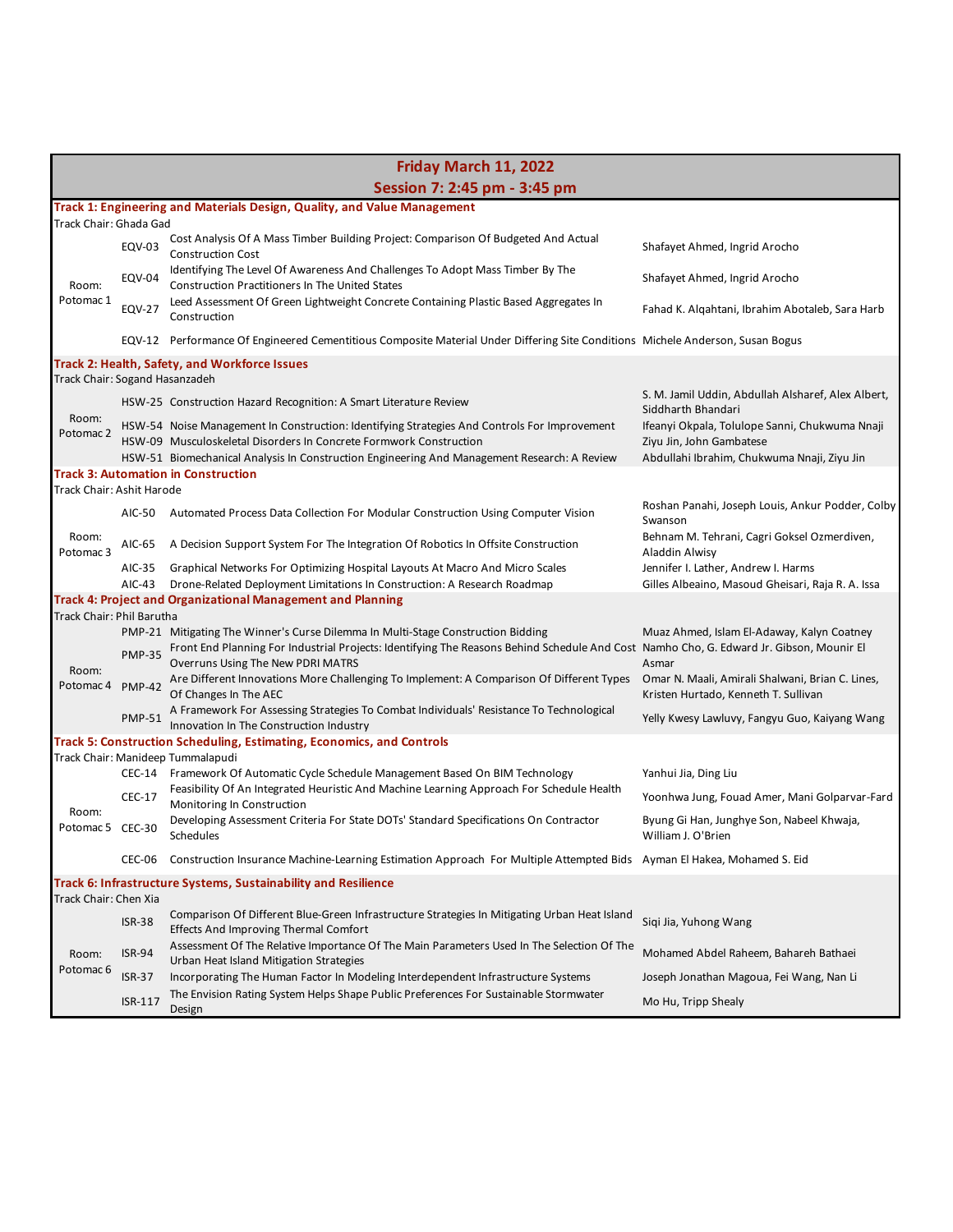|                             | Friday March 11, 2022 |                                                                                                                                                        |                                                                                                 |  |  |
|-----------------------------|-----------------------|--------------------------------------------------------------------------------------------------------------------------------------------------------|-------------------------------------------------------------------------------------------------|--|--|
|                             |                       | Session 7: 2:45 pm - 3:45 pm                                                                                                                           |                                                                                                 |  |  |
|                             |                       | <b>Track 7: Computer Applications, Information Modeling, and Simulation</b>                                                                            |                                                                                                 |  |  |
| Track Chair: Yuging Hu      |                       |                                                                                                                                                        |                                                                                                 |  |  |
|                             | <b>CAS-23</b>         | A Survey Of Trends Of Building Fire Simulation In The Architecture, Engineering, And<br><b>Construction (AEC) Domains</b>                              | Fan Yang, Jiansong Zhang, Bedrich Benes                                                         |  |  |
| Room:                       | $CAS-27$              | Computer Vision-Driven Building Energy Modeling Framework For Post Occupant Interior<br><b>Energy Consumption</b>                                      | Pochien Yu, Mingshun Tseng, Jacob J. Lin                                                        |  |  |
| Arlington                   | $CAS-73$              | Exploring Human-Building Energy-Related Actions Modeling And Simulation                                                                                | Seddigheh Norouziasl, Amirhosein Jafari<br>Hang Li, Jiansong Zhang, Xiaorui Xue, Luciana Debs,  |  |  |
|                             |                       | CAS-80 Issues In Bi-Directional Interoperability Between BIM And BEM                                                                                   | Soowon Chang, Ming Qu, Anthony Sparkling,<br>David Goldwasser                                   |  |  |
|                             |                       | <b>Track 8: Advanced Technologies and Data Analytics</b>                                                                                               |                                                                                                 |  |  |
| Track Chair: Jianli Chen    |                       |                                                                                                                                                        |                                                                                                 |  |  |
|                             | <b>ADT-77</b>         | Energy And Demand Saving Potential Due To Integrated Hvac, Lighting, And Shading Controls<br>In Small Office Buildings                                 | Soham Vanage, Hao Dong, Kristen Cetin                                                           |  |  |
| Room:                       |                       | ADT-71 Nudging Occupants For Energy-Saving Through Voice-Based Proactive Virtual Assistants                                                            | Tianzhi He, Farrokh Jazizadeh                                                                   |  |  |
| Fairfax                     | ADT-08                | Aging In Smart Buildings: How Can Smart Building Technologies Support The Cognitively<br><b>Impaired Aging Population</b>                              | Saeid Alimoradi, Xinghua Gao                                                                    |  |  |
|                             |                       | ADT-17 Estimating Construction Work Zones Capacity Using Deep Neural Network                                                                           | Ali Hassandokht Mashhadi, Nikola Markoviä‡,<br>Abbas Rashidi                                    |  |  |
|                             |                       | <b>Track 9: Infrastructure Systems, Sustainability and Resilience</b>                                                                                  |                                                                                                 |  |  |
| Track Chair: Bethany Gordon |                       |                                                                                                                                                        |                                                                                                 |  |  |
|                             |                       | ISR-100 Key Components In Schedule Development Of Post-Disaster Reconstruction Projects                                                                | Elnaz Safapour, Sharareh Kermanshachi                                                           |  |  |
| Room:<br>Prince<br>William  | <b>ISR-07</b>         | Transitioning To The Next Era Of Modular Construction: Reconfiguration, Reuse And Building<br><b>Stock Agility</b>                                     | Christopher Rausch, Sheida Shahi, Aziz Dhamani,<br>Carl Haas                                    |  |  |
|                             | $ISR-12$              | Digitization, Digitalization And Digital Transformation (3Ds): Explicating The Disparities And<br>Applications Of The 3Ds In The Construction Industry | Emmananuel Kingsford Owusu, Albert P.C. Chan,<br>Linyan Chen, Peter Amoah                       |  |  |
|                             | <b>ISR-34</b>         | Factors And Indicators To Assess Sustainable Development Goals (SDG) In Public Works<br>Procurement                                                    | Laura Montalban-Domingo, Tatiana Garcia-Segura,<br>Maria Amalia Sanz-Benlloch, Eugenio Pellicer |  |  |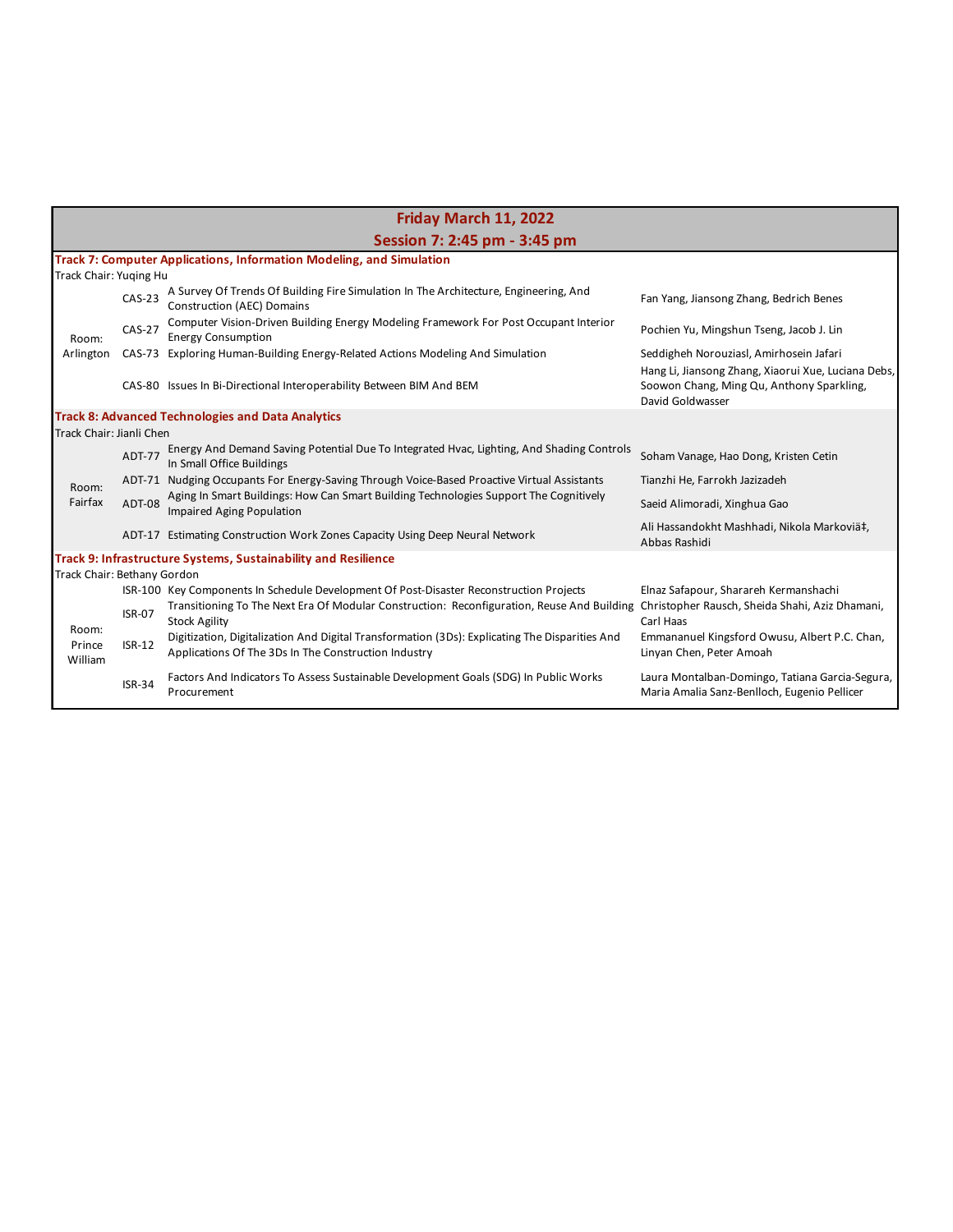| Friday March 11, 2022                                                                           |               |                                                                                                                                                                                                                                              |                                                                                                                                        |  |
|-------------------------------------------------------------------------------------------------|---------------|----------------------------------------------------------------------------------------------------------------------------------------------------------------------------------------------------------------------------------------------|----------------------------------------------------------------------------------------------------------------------------------------|--|
|                                                                                                 |               | Session 8: 4:15 pm - 5:15 pm                                                                                                                                                                                                                 |                                                                                                                                        |  |
| Track Chair: Min Deng                                                                           |               | Track 1: Engineering and Materials Design, Quality, and Value Management                                                                                                                                                                     |                                                                                                                                        |  |
|                                                                                                 | <b>EQV-06</b> | Structural Behaviour Of Composite Reinforced Concrete One-Way Slabs Voided With Plastic Amer Mohammed Ibrahim, Ibrahim Abbas,<br><b>Bubbles</b><br>Life Cycle Cost Assessment Of Green Lightweight Concrete Utilizing Recycled Plastic Based | Rouwaida Hussein Ali<br>Fahad K. Algahtani, Ibrahim Abotaleb, Mohamed                                                                  |  |
| Room:                                                                                           | EQV-10        | Lightweight Aggregates                                                                                                                                                                                                                       | Elmenshawy                                                                                                                             |  |
| Potomac 1                                                                                       | <b>EQV-26</b> | Investigation Of Relationship Between Geotechnical Parameters And Electrical Resistivity Of<br>Sandy Soils                                                                                                                                   | Mina Zamanian, Mohsen Shahandashti                                                                                                     |  |
|                                                                                                 | <b>EQV-13</b> | Identifying And Prioritizing Criteria For Selecting Sustainable Faã§Ade Materials Of High-Rise<br><b>Buildings</b>                                                                                                                           | Pouria Mohammadi, Amir Mohammad<br>Ramezanianpour, Abdolmajid Erfani                                                                   |  |
|                                                                                                 |               | Track 2: Health, Safety, and Workforce Issues                                                                                                                                                                                                |                                                                                                                                        |  |
| Track Chair: Kyeongsuk (Sean) Lee                                                               |               | HSW-07 Leveraging Natural Language Processing To Identify Health And Safety Challenges During Post- S. M. Jamil Uddin, Mahzabin Tamanna, Alex Albert,                                                                                        |                                                                                                                                        |  |
|                                                                                                 |               | <b>Disaster Reconstruction</b>                                                                                                                                                                                                               | Nipesh Pradhananga                                                                                                                     |  |
| Room:                                                                                           |               | HSW-38 Hiring For The New Age: Job Advertisements And The Transportation Workforce                                                                                                                                                           | Kristal Metro, Susan M. Bogus, Christofer Harper                                                                                       |  |
|                                                                                                 |               | Potomac 2 HSW-62 Investigating Hazards And Safety Risks Inherent In Human-Robot Interactions                                                                                                                                                 | Ifeanyi Okpala, Chukwuma Nnaji, John Gambatese                                                                                         |  |
|                                                                                                 | <b>HSW-74</b> | Scale Equivalence In Canada And The United States For Interpersonal Conflicts At Work And<br>Individual Resilience In The Construction Sector                                                                                                | Yuting Chen, Brenda Mccabe, Jun Wang, Douglas<br>Hyatt                                                                                 |  |
|                                                                                                 |               | <b>Track 3: Automation in Construction</b>                                                                                                                                                                                                   |                                                                                                                                        |  |
| Track Chair: Abiola Akinniyi                                                                    |               | BIM Integration And Value Engineering: Design For Assembly, Optimization And Real Time                                                                                                                                                       |                                                                                                                                        |  |
|                                                                                                 | AIC-44        | Cost Visualization In Off-Site Construction                                                                                                                                                                                                  | Arun Sekhar, Uma Maheswari                                                                                                             |  |
| Room:<br>Potomac 3                                                                              | AIC-54        | Information Exchange For Supporting BIM To Robotic Construction                                                                                                                                                                              | Austin Dennis Mcclymonds, Somayeh Asadi,<br>Robert Leicht, Alan Wagner                                                                 |  |
|                                                                                                 | AIC-03        | Named Entity Recognition Algorithm For Ibisds Using Neural Network                                                                                                                                                                           | Ning Wang, Raja R. A. Issa, Chimay J. Anumba                                                                                           |  |
|                                                                                                 | AIC-40        | Extraction Of Activities Information From Construction Contracts Using Natural Language<br>Processing (NLP) Methods To Support Scheduling                                                                                                    | Fahad Ul Hassan, Tuyen Le                                                                                                              |  |
|                                                                                                 |               | <b>Track 4: Project and Organizational Management and Planning</b>                                                                                                                                                                           |                                                                                                                                        |  |
| Track Chair: David Gutierrez                                                                    |               | Digital Technology In Architecture, Engineering And Construction (AEC) Industry: Research                                                                                                                                                    | Kaiyang Wang, Fangyu Guo, Cheng Zhang, Jianli                                                                                          |  |
|                                                                                                 | <b>PMP-52</b> | Trend And Practical Status Towards Construction 4.0                                                                                                                                                                                          | Hao, Dirk Schaefer<br>Ali Karji, John Messner, Robert Leicht, Christopher                                                              |  |
|                                                                                                 |               | PMP-60 Identification Of The Barriers To Data-Centric Approach In The Construction Industry                                                                                                                                                  | Mccomb                                                                                                                                 |  |
| Room:<br>Potomac <sub>4</sub>                                                                   |               | PMP-64 A Comparative Analysis Of Production Metrics Across VDC Implementations                                                                                                                                                               | Tulika Majumdar, Steinar G. Rasmussen, Alexandre<br>Almeida Del Savio, Katrin Jóhannesdottir, Eilif<br>Hjelseth, Martin Arthur Fischer |  |
|                                                                                                 | <b>PMP-78</b> | Transition To Supervision: A Skill Gap Analysis Between Female And Male Construction<br>Supervisors                                                                                                                                          | Callie Thomason French, Susan Bogus                                                                                                    |  |
|                                                                                                 |               | <b>Track 5: Construction Scheduling, Estimating, Economics, and Controls</b>                                                                                                                                                                 |                                                                                                                                        |  |
| Track Chair: Chau Le                                                                            | CEC-01        | Economic Vulnerability Assessment Of The Construction Industry In The United States                                                                                                                                                          | Arkaprabha Bhattacharyya, Makarand Hastak                                                                                              |  |
|                                                                                                 | <b>CEC-23</b> | Prediction Of Egypt's Construction Industry Resilience                                                                                                                                                                                       | Ahmed Gamal Shiha, Elkhayam Dorra                                                                                                      |  |
| Room:<br>Potomac <sub>5</sub>                                                                   | CEC-24        | Integrated Dematel And ANP-Based Framework To Model Construction Labor Productivity                                                                                                                                                          | Ali Bayesteh, Elyar Pourrahimian, Ming Lu, Simaan<br>Abourizk                                                                          |  |
|                                                                                                 | <b>CEC-26</b> | Cost Estimate Risk Factors In U.S. Army Corps Of Engineers' Emergency Streambank<br><b>Protection Projects</b>                                                                                                                               | Hunter Waugaman, Mohammad Ammar Alzarrad,<br>James Bryce                                                                               |  |
| Track 6: Infrastructure Systems, Sustainability and Resilience<br>Track Chair: Mohammad Ilbeigi |               |                                                                                                                                                                                                                                              |                                                                                                                                        |  |
|                                                                                                 | $ISR-17$      | Designing A Communication Practice To Build Community Capacity For Safer Housing                                                                                                                                                             | Briar Goldwyn, Amy Javernick-Will, Abbie Liel,                                                                                         |  |
|                                                                                                 | <b>ISR-32</b> | Identifying And Assessing Critical Indicators Of Resilience In Active Construction Sites                                                                                                                                                     | Matthew Koschmann<br>M. Ahmed Rusho, Md Nizamul Hoque Mojumder,                                                                        |  |
| Room:<br>Potomac 6 ISR-22                                                                       |               | Identifying The Commonalities Between Lean Construction And Leed Requirements                                                                                                                                                                | Arif Mohaimin Sadri, Lu Zhang<br>Emel Sadikoglu, Sevilay Demirkesen, Chengyi Zhang                                                     |  |
|                                                                                                 |               |                                                                                                                                                                                                                                              |                                                                                                                                        |  |
|                                                                                                 | <b>ISR-74</b> | Benchmarking Drinking Water Consumption During Construction Phase                                                                                                                                                                            | Hashem Izadi Moud, Kenneth Sands, Craig Capano,<br>Jalen Vowels, Kailey Stockinger, Jeanette Hariharan                                 |  |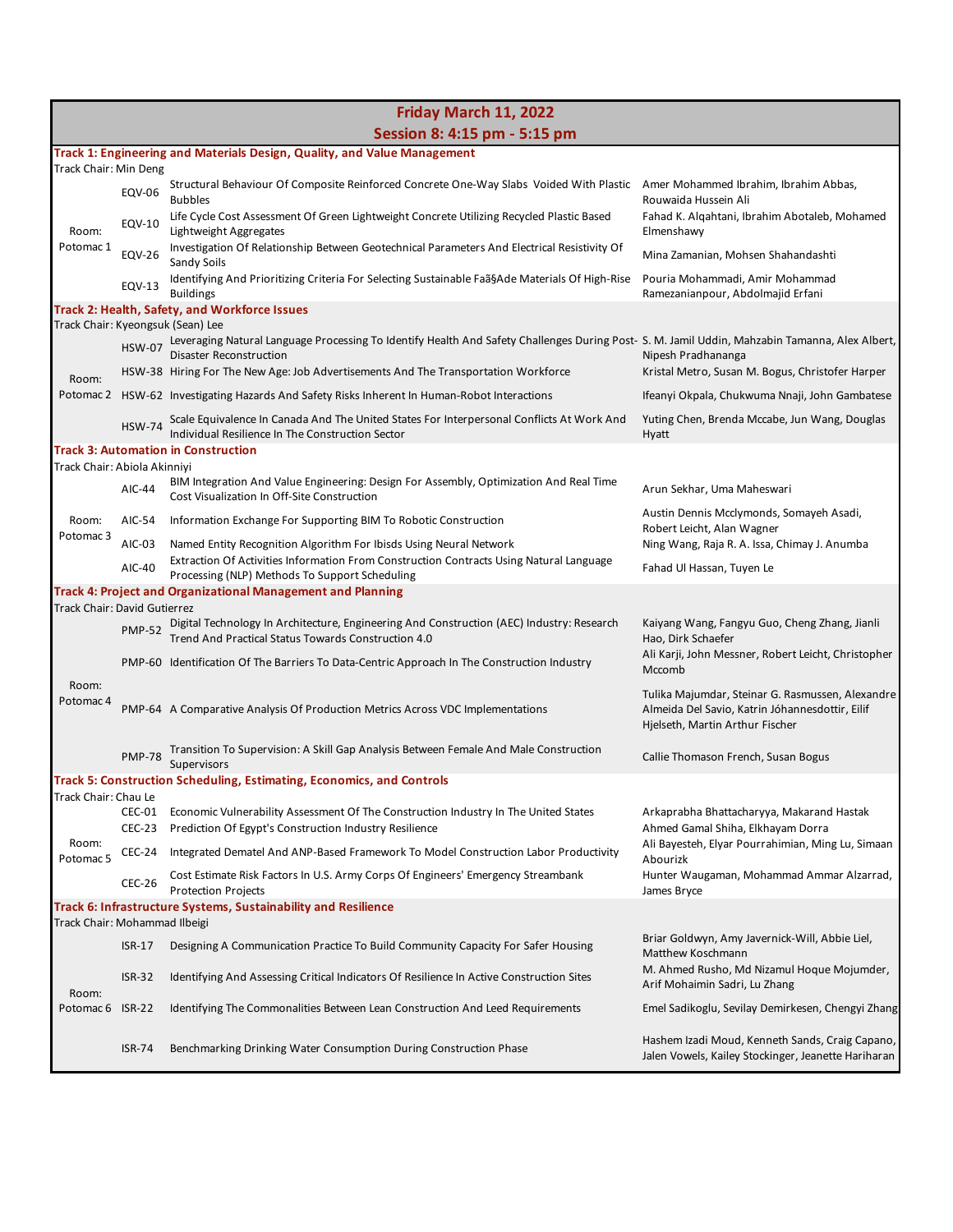| Friday March 11, 2022          |               |                                                                                                                                                |                                                                     |  |
|--------------------------------|---------------|------------------------------------------------------------------------------------------------------------------------------------------------|---------------------------------------------------------------------|--|
|                                |               | Session 8: 4:15 pm - 5:15 pm                                                                                                                   |                                                                     |  |
|                                |               | <b>Track 7: Computer Applications, Information Modeling, and Simulation</b>                                                                    |                                                                     |  |
| Track Chair: Yang (Gilbert) Ye |               |                                                                                                                                                |                                                                     |  |
|                                | $CAS-12$      | Machine Learning-Enabled Automatic Vehicle Detection For Virtual Weigh-In-Motion<br>Applications                                               | Mohhammad Afsar Sujon, Fei Dai                                      |  |
| Room:                          | $CAS-10$      | Visual Surveying Of On-Road Vehicle Height For Over-Height Warning Using Deep Learning<br>And View Geometry                                    | Linjun Lu, Fei Dai                                                  |  |
| Arlington                      | $CAS-11$      | A Convolutional Neural Network Model For Identifying Unclassified And Misclassified Vehicles<br><b>Using Spatial Pyramid Pooling</b>           | Jieyi Bao, Xiaoqiang Hu, Yi Jiang, Shuo Li                          |  |
|                                | <b>CAS-70</b> | Development Of Virtual Reality-Based Driving Simulator For Assessing Digital Speed Feedback<br>Signs                                           | Qichao Wang, Dong Zhao, Timothy Gates, Peter<br>Savolainen          |  |
|                                |               | <b>Track 8: Advanced Technologies and Data Analytics</b>                                                                                       |                                                                     |  |
| Track Chair: Tuyen (Robert) Le |               |                                                                                                                                                |                                                                     |  |
|                                |               | ADT-67 Blockchain-Based Methodology For Collaborative Risk Assessment                                                                          | In Bae Chung, Carlos Caldas                                         |  |
| Room:                          | <b>ADT-55</b> | Mining And Visualizing Cost And Schedule Risks From News Articles With NLP And Network<br>Analysis                                             | Nan Gao, Ali Touran, Qi Wang                                        |  |
| Fairfax                        | ADT-04        | Artificial Intelligence Application For Risk Template Generation In Major Transportation<br>Projects                                           | Abdolmajid Erfani, Veronica Hercules Villeda,<br>Qingbin Cui        |  |
|                                | ADT-20        | Machine Learning And Artificial Intelligence Applications In Building Construction: Present<br><b>Status And Future Trends</b>                 | Mahnaz Ensafi, Saeid Alimoradi, Xinghua Gao,<br><b>Walid Thabet</b> |  |
|                                |               | <b>Track 9: Infrastructure Systems, Sustainability and Resilience</b>                                                                          |                                                                     |  |
| Track Chair: Soowon Chang      |               |                                                                                                                                                |                                                                     |  |
|                                | ISR-40        | A Unified Tool To Foster Front-End Planning And Sustainability In Infrastructure Projects                                                      | Valentina Ferrer, Piyush Pradhananga, Mohamed<br>ElZomor            |  |
| Room:<br>Prince<br>William     | $ISR-53$      | Energy Infrastructure Scenarios For Reducing Distribution Losses And Carbon Emissions Using<br>Multimethod Simulation With GIS                 | Soowon Chang                                                        |  |
|                                | <b>ISR-56</b> | Developing A Sustainability And Resilience Monitoring Scheme For Infrastructure Projects<br>Using Sustainable Development Goals (SDGs)         | Shantanu Kumar, Mohammed S. Hashem M.<br>Mehany                     |  |
|                                | <b>ISR-59</b> | Governing Contractor Greenwashing Behaviors In Construction Projects: The Heterogeneous<br>And Interactive Roles Of Formal Contracts And Trust | Zilun Wang, Ge Wang, Yuan He, Yang Li                               |  |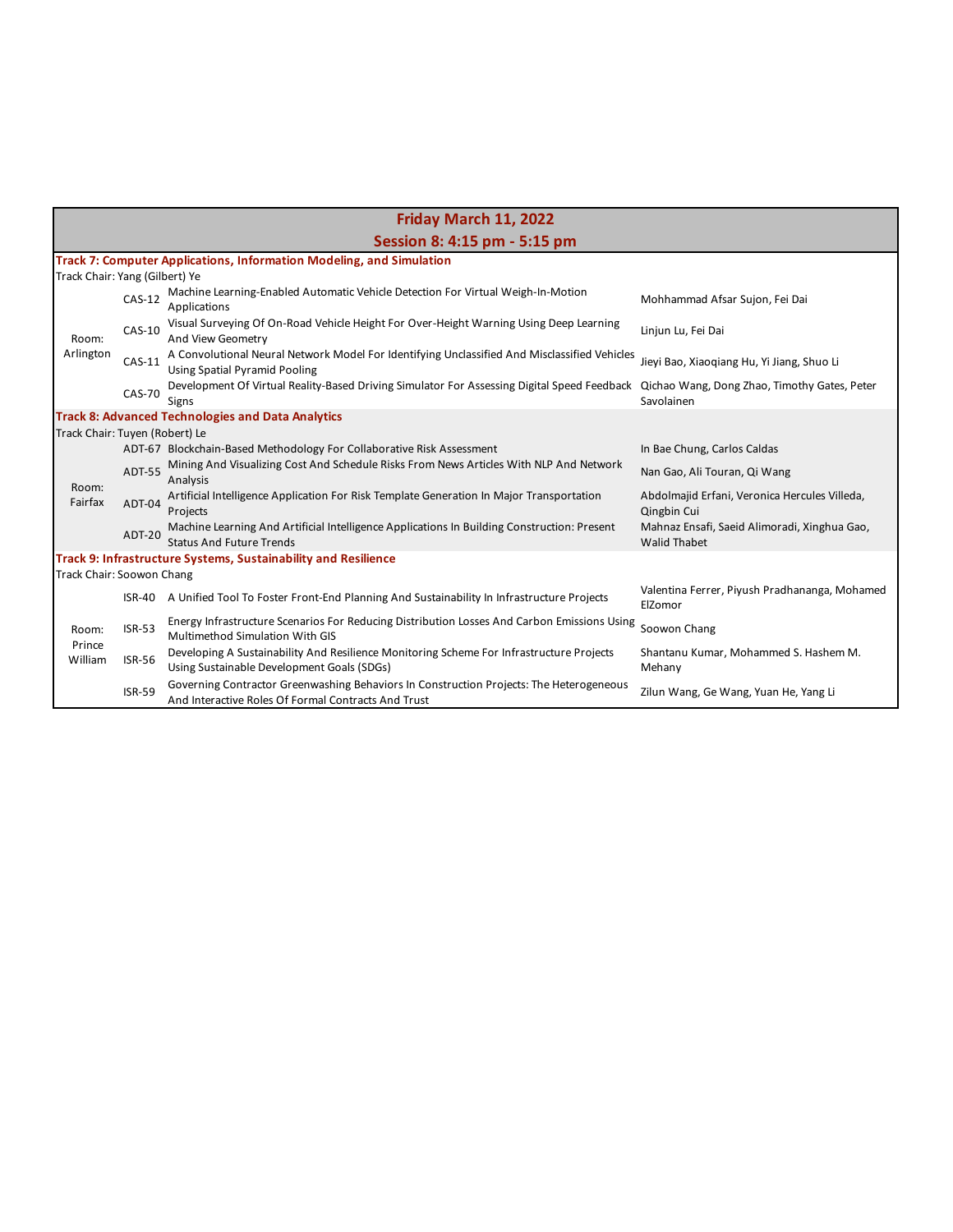|                                                                |               | <b>Saturday March 12, 2022</b>                                                                                                                                                   |                                                                                                                        |  |  |
|----------------------------------------------------------------|---------------|----------------------------------------------------------------------------------------------------------------------------------------------------------------------------------|------------------------------------------------------------------------------------------------------------------------|--|--|
|                                                                |               | Session 9: 8:15 am - 9:15 am                                                                                                                                                     |                                                                                                                        |  |  |
| Track Chair: Shayan Shayesteh                                  |               | Track 1: Engineering and Materials Design, Quality, and Value Management                                                                                                         |                                                                                                                        |  |  |
|                                                                |               | EQV-16 Mistakeproofing Framework And Applications In Civil Engineering Operations And Products                                                                                   | Iris D. Tommelein, Karilin Yiu                                                                                         |  |  |
| Room:                                                          | <b>EQV-17</b> | Modular Adaptable Hospital Design (MAHD): Proposing a Design and Construction<br>Methodology for Flexible and Adaptable Hospitals                                                | Gordon Kučan, Daniel Mark Hall, David<br>Grossmann, Konrad Graser                                                      |  |  |
| Potomac 1 EQV-23                                               |               | Literature Review Of Residential Above Ground Storm Shelter                                                                                                                      | Bi Zhang, Ajay Shanker                                                                                                 |  |  |
|                                                                |               | EQV-09 Critical Constructability Review Indicators For Construction Of Transportation Infrastructure                                                                             | Minerva Bonilla, William Rasdorf, Amin Akhnoukh,<br>Nick Norboge, Daniel Findley, Clare Fullerton                      |  |  |
|                                                                |               | Track 2: Health, Safety, and Workforce Issues                                                                                                                                    |                                                                                                                        |  |  |
| Track Chair: Krishna Kisi                                      |               |                                                                                                                                                                                  | Sreeja Thallapureddy, Siddharth Bhandari,                                                                              |  |  |
|                                                                |               | HSW-06 Incident Investigations And Learning: Methods, Barriers And Opportunities                                                                                                 | Matthew Ryan Hallowell, Fred Sherratt, Evan<br>Stoddard, Hayley Hansen                                                 |  |  |
| Room:<br>Potomac <sub>2</sub>                                  | <b>HSW-18</b> | Assessing The Safety Climate Of A State Department Of Transportation Through Its Highway<br><b>Maintenance Crews</b>                                                             | Ashtarout Ammar, Zaman Al-Shabbani, Gabriel<br>Dadi                                                                    |  |  |
|                                                                | <b>HSW-42</b> | HSW-22 Annual Revenue's Influence On The Safety Performance Of Construction Firms<br>Safety Risks Of Reconstruction Workers In Clean-Up And Recovery Phase Due To Natural        | Ahmed Jalil Al-Bayati, Ali A. Karakhan<br>Apurva Pamidimukkala, Sharareh Kermanshachi,                                 |  |  |
|                                                                |               | Hazards<br>Track 3: Automation in Construction                                                                                                                                   | Thahomina Jahan Nipa                                                                                                   |  |  |
| Track Chair: Temitope Akanbi                                   |               |                                                                                                                                                                                  |                                                                                                                        |  |  |
|                                                                | AIC-67        | Built-In Versus Standalone Code Checking The Case Of Automated Egress Path Checker                                                                                               | Abdelhamid Abdullah, Khaled Nassar, Alaa<br>Mandour                                                                    |  |  |
| Room:                                                          | AIC-18        | Model Validation For Automated Building Code Compliance Checking                                                                                                                 | Jin Wu, Jiansong Zhang, Luciana Debs                                                                                   |  |  |
| Potomac 3 AIC-29                                               |               | Automated Construction Progress Monitoring Of Partially Completed Building Elements<br>Leveraging Geometry Modeling And Appearance Detection With Deep Learning                  | Aritra Pal, Jacob J. Lin, Shang-Hsien Hsieh                                                                            |  |  |
|                                                                | AIC-07        | Computer Vision-Based Geometry Mapping And Matching Of Building Elements For<br><b>Construction Robotic Applications</b>                                                         | Christopher Lacny, Jiansong Zhang                                                                                      |  |  |
|                                                                |               | Track 4: Project and Organizational Management and Planning                                                                                                                      |                                                                                                                        |  |  |
| Track Chair: Hala Sanboskani                                   |               |                                                                                                                                                                                  |                                                                                                                        |  |  |
|                                                                | <b>PMP-87</b> | Determinants For Operating Organization Selection In Urban Rail Transit Project Under Public-Xian Zheng, Rui Li, Long Yi Han, Ying Jia Chen, Xiao<br><b>Private Partnerships</b> | Hu                                                                                                                     |  |  |
| Room:<br>Potomac <sub>4</sub>                                  | <b>PMP-40</b> | Assessing Automation Readiness Of Recurring Pavement Failure In Developing Countries:<br>Case Studies Of Nigeria And Jordan                                                      | Olugbenro Ogunrinde, Ifeanyi Udodilim Okpala,<br>Rapheal Ojelabi Abiodun, Opeyemi Oyeyipo,<br>Muhammad Tyseer Hatamleh |  |  |
|                                                                |               | PMP-49 Comparative Analysis Of Right Of Way Acquisition Processes By State DOTs<br>PMP-74 Integration Of Utility Coordination And Highway Design                                 | Frederick Chung, Baabak Ashuri<br>Shani Montes, Roy E. Sturgill, Timothy R.B. Taylor                                   |  |  |
|                                                                |               | <b>Track 5: Construction Scheduling, Estimating, Economics, and Controls</b>                                                                                                     |                                                                                                                        |  |  |
| Track Chair: Hamed Alikhani                                    |               |                                                                                                                                                                                  |                                                                                                                        |  |  |
|                                                                |               | CEC-42 Optimization Of Multi-Skilled Labor With The Application Of Partial Allocation Of Resources Amira Saleh, Ibrahim Abotaleb, Ossama Hosny                                   |                                                                                                                        |  |  |
| Room:                                                          | $CEC-32$      | An Artificial Intelligence Based Model For Construction Activity Sequence Prediction In<br><b>Highway Projects</b>                                                               | Hamed Alikhani, David Jeong                                                                                            |  |  |
| Potomac 5                                                      | CEC-15        | Construction Procedural Information Extraction From Textual Sources To Support Scheduling Ran Ren, Jiansong Zhang                                                                |                                                                                                                        |  |  |
|                                                                | CEC-11        | Global And Local Risk Factors Causing Correlation Between Activities In Fuzzy Linear Schedules Yi Su, Shabtai Isaac, Gunnar Lucko                                                |                                                                                                                        |  |  |
| Track 6: Infrastructure Systems, Sustainability and Resilience |               |                                                                                                                                                                                  |                                                                                                                        |  |  |
| Track Chair: Karen Gupta                                       |               |                                                                                                                                                                                  |                                                                                                                        |  |  |
|                                                                | <b>ISR-08</b> | Graph-Based Simulation For Cyber-Physical Attacks On Smart Buildings                                                                                                             | Rahul Agarwal, Na Meng, Xinghua Gao, Yuging Liu                                                                        |  |  |
| Room:<br>Potomac <sub>6</sub>                                  | <b>ISR-30</b> | Smart Building Conceptualization: A Comparative Analysis Of Literature And Standards                                                                                             | Alireza Borhani, Atieh Borhani, Carrie Sturts<br>Dossick, Julie Jupp                                                   |  |  |
|                                                                | <b>ISR-39</b> | Measurement And Verification And Model Validation To Evaluate Energy And Demand<br>Savings From Smart Building Technologies In A Residential, Controlled Laboratory              | Yiyi Chu, Debrudra Mitra, Kristen Cetin                                                                                |  |  |
|                                                                | ISR-48        | Digital Twin Cities: Data Availability And Systematic Data Collection                                                                                                            | Michael Jacobellis, Mohammad Ilbeigi                                                                                   |  |  |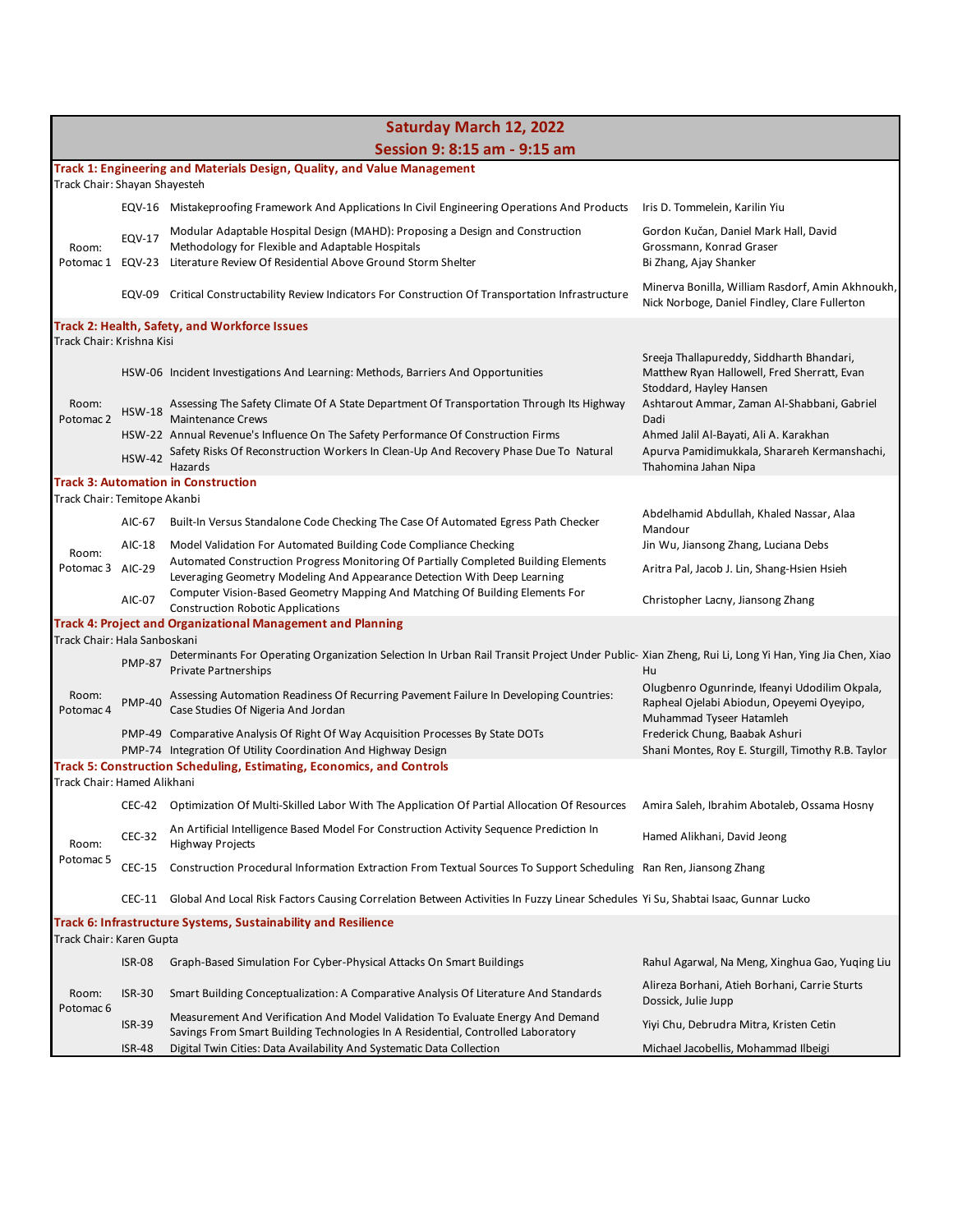|                                |               | <b>Saturday March 12, 2022</b>                                                                                                                          |                                                                                                                                    |
|--------------------------------|---------------|---------------------------------------------------------------------------------------------------------------------------------------------------------|------------------------------------------------------------------------------------------------------------------------------------|
|                                |               | Session 9: 8:15 am - 9:15 am                                                                                                                            |                                                                                                                                    |
|                                |               | <b>Track 7: Computer Applications, Information Modeling, and Simulation</b>                                                                             |                                                                                                                                    |
| Track Chair: Amirhosein Jafari |               |                                                                                                                                                         |                                                                                                                                    |
|                                |               | CAS-51 Virtual Reality For Enhancing Safety In Construction                                                                                             | Ibrahim Abotaleb, Ossama Hosny, Khaled Nassar,<br>Sahar Bader, Mohamed Elrifaee, Salma Ibrahim,<br>Yasmin El Hakim, Mohamed Sherif |
| Room:<br>Arlington             | <b>CAS-05</b> | Design And Development Considerations For Construction Virtual Reality Training Modules: A Saeed Rokooei, Alireza Shojaei, Amin Alvanchi,<br>Case Study | Reza Azad                                                                                                                          |
|                                | $CAS-30$      | Perceptions Of Augmented And Virtual Reality Technologies Adoption Within The AEC<br>Industry                                                           | Vahid Balali, Xiang Guo, Soheil Fathi, Arsalan<br>Heydarian                                                                        |
|                                |               | CAS-79 Semi-Automated Generation Of 3D Bridge Models From 2D PDF Bridge Drawings                                                                        | Temitope Akanbi, Jiansong Zhang                                                                                                    |
|                                |               | <b>Track 8: Advanced Technologies and Data Analytics</b>                                                                                                |                                                                                                                                    |
| Track Chair: Yelda Turkan      |               |                                                                                                                                                         |                                                                                                                                    |
|                                | ADT-33        | Non-Intrusive Method For Capturing Occupant Thermal Discomfort Cues And Profiles In<br><b>Buildings</b>                                                 | Nidia Ines Bucarelli, Nora El-Gohary                                                                                               |
|                                |               | ADT-36 Early-Stage Advisory System For Energy-Conscious Design Of Building Facade Systems                                                               | Bahram Abediniangerabi, Mohsen Shahandashti                                                                                        |
| Room:<br>Fairfax               | <b>ADT-05</b> | A Shearlet Transform-Based Method For Automated Rebar Recognition Using GPR B-Scan<br>Image Data                                                        | Zhongming Xiang, Ge Ou, Abbas Rashidi, Ali H.<br>Mashhadi                                                                          |
|                                | <b>ADT-70</b> | Temporary Traffic Control Device Detection For Road Construction Projects Using Deep<br>Learning Application                                            | Kyubyung Kang, Donghui Chen, Kwangcheol Kim,<br>Dan Koo, Myungjin Chae, Sungchul Seo, Hyung-<br>Keun Park                          |
|                                |               | Track 9: Infrastructure Systems, Sustainability and Resilience                                                                                          |                                                                                                                                    |
| Track Chair: JungHo Jeon       |               |                                                                                                                                                         |                                                                                                                                    |
| Room:                          | <b>ISR-78</b> | Construction Assessment Framework Of Electrical Transmission Structures From<br>Decommissioned Wind Turbine Blades                                      | Yulizza Henao, Russell Gentry, Tristan Al-Haddad,<br>Lawrence C. Bank, John E. Taylor                                              |
| Prince<br>William              | <b>ISR-99</b> | Constructing Electric Conductive Pavement Using A More Sustainable Method                                                                               | Mohamed Abdel Raheem, Mohammad Anis                                                                                                |
|                                |               | ISR-126 Online Engagement Of Facility Users In Rehabilitation Decision Making                                                                           | Ahmed Attalla, Tamer El-Diraby                                                                                                     |
|                                |               | ISR-121 Experimental Study Of Mechanical Connectors For Application In Rebar Cages                                                                      | Masood Vahedi, Hamed Ebrahimian, Ahmad Itani                                                                                       |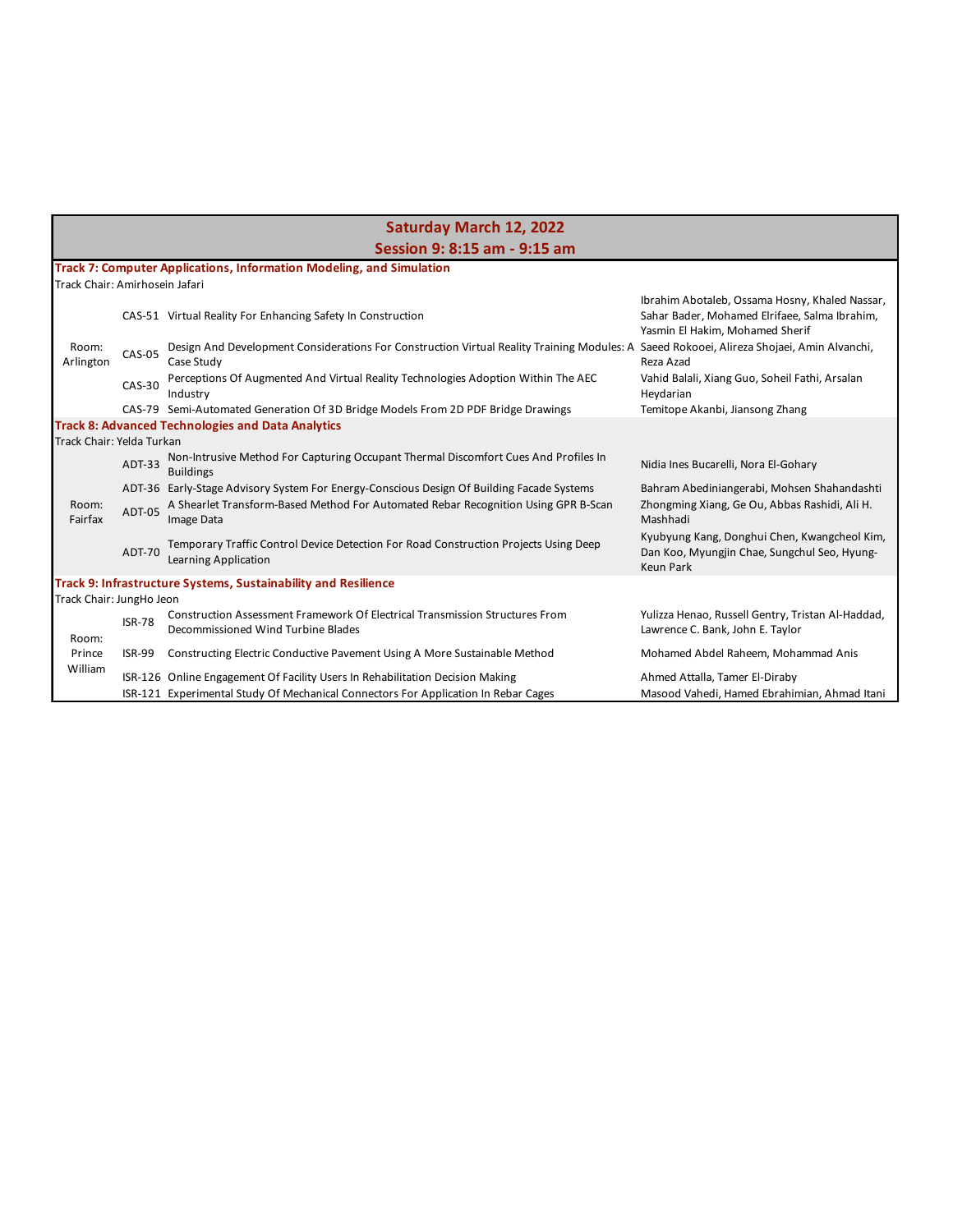| <b>Saturday March 12, 2022</b> |                                          |                                                                                                                                                                                                                                           |                                                                                                                        |  |  |
|--------------------------------|------------------------------------------|-------------------------------------------------------------------------------------------------------------------------------------------------------------------------------------------------------------------------------------------|------------------------------------------------------------------------------------------------------------------------|--|--|
|                                | Session 10: 9:30 am - 10:30 am           |                                                                                                                                                                                                                                           |                                                                                                                        |  |  |
| Track Chair: Hala Sanboskani   |                                          | Track 1: Engineering and Materials Design, Quality, and Value Management                                                                                                                                                                  |                                                                                                                        |  |  |
|                                | EQV-14                                   | Exploring Utilization Of The 3D Printed Housing As Post-Disaster Temporary Shelter For<br><b>Displaced People</b>                                                                                                                         | Karthik Subramanya, Sharareh Kermanshachi                                                                              |  |  |
| Room:<br>Potomac 1             | <b>EQV-24</b><br><b>EQV-05</b><br>EQV-11 | A Framework For Estimating The Re-Use Value Of In-Situ Building Materials<br>Developing A Value Dashboard For Tracking Value Alignment During Design<br>Examination Of Contractor Quality Control Plans For Highway Construction Projects | Aida Mollaei, Chris Bachmann, Carl Haas<br>Salam Khalife, Farook Hamzeh<br>Mamdouh Mohamed, Dan Tran                   |  |  |
|                                |                                          | Track 2: Health, Safety, and Workforce Issues                                                                                                                                                                                             |                                                                                                                        |  |  |
| Track Chair: Gaang Lee         | <b>HSW-44</b>                            | The Impact Of COVID-19 Pandemic On Construction Labor Force And Performance Metrics: A<br><b>Case For Automation</b>                                                                                                                      | Olugbenro Ogunrinde, Ifeanyi Udodilim Okpala,<br>Muhammad Tyseer Hatamleh, Opeyemi Oyeyipo,<br>Rapheal Abiodun Ojelabi |  |  |
| Room:<br>Potomac 2             | $HSW-30$<br><b>HSW-103</b>               | Smart Robotic System To Fight The Spread Of COVID-19 At Construction Sites<br>Development Of Strategies To Improve Health And Safety Of Women In Construction<br>Industry: A Delphi Method                                                | Jonathan Seagers, Yizhi Liu, Houtan Jebelli<br>Apurva Pamidimukkala, Sharareh Kermanshachi                             |  |  |
|                                | <b>HSW-52</b>                            | Measures To Boost Mental Health In The Construction Industry: Lessons From The Nigerian<br>Workplace                                                                                                                                      | Janet Mayowa Nwaogu, Albert P. C. Chan                                                                                 |  |  |
|                                |                                          | <b>Track 3: Automation in Construction</b>                                                                                                                                                                                                |                                                                                                                        |  |  |
| Track Chair: Yang (Gilbert) Ye | AIC-68                                   | Application Of Concrete 3D Printing For Bridge Construction: Current Challenges And Future Seyedeh Sara Miryousefi, Ali Kazemain,<br>Directions                                                                                           | Amirhosein Jafari                                                                                                      |  |  |
| Room:                          | AIC-38                                   | Exploring Human-Machine Interfaces For Teleoperation Of Excavator                                                                                                                                                                         | Jin Sol Lee, Youngjib Ham                                                                                              |  |  |
| Potomac 3 AIC-06               |                                          | Integrating Ai In An Audio-Based Digital Twin For Autonomous Management Of Roadway<br>Construction                                                                                                                                        | Anisha Deria, Yong-Cheol Lee, Pedram Ghannad                                                                           |  |  |
|                                | AIC-12                                   | Digital Twin In Construction Safety And Its Implications For Automated Monitoring And<br>Management                                                                                                                                       | Moeid Shariatfar, Anisha Deria, Yong-Cheol Lee                                                                         |  |  |
|                                |                                          | <b>Track 4: Project and Organizational Management and Planning</b>                                                                                                                                                                        |                                                                                                                        |  |  |
| Track Chair: Michaela LaPatin  | PMP-08                                   | A Framework To Measure The Cost Of Controversy Surrounding Energy Construction Projects Tiedmann, Olga Kavvada, Maria Giorda, Jean                                                                                                        | Michaela Lapatin, Lauryn Spearing, Helena<br>Daniélou, Kasey M. Faust                                                  |  |  |
| Room:                          | <b>PMP-70</b>                            | Identification Of Management Processes That Impact Capital Efficiency On Downstream And<br><b>Chemical Projects</b>                                                                                                                       | Zhe Yin, Carlos Caldas, Daniel De Oliveira                                                                             |  |  |
| Potomac 4                      | <b>PMP-01</b>                            | Mapping The Preconstruction Project Development Process For Transportation Projects                                                                                                                                                       | Tanin Ahmad Haidary, Dennis C. Bausman, Ajay S.<br>Jadhav, Mashrur Chowdhury                                           |  |  |
|                                | <b>PMP-16</b>                            | Making Project Risk Response Decisions Through Stakeholders' Impact On Project Risk<br>Interaction                                                                                                                                        | Zhixue Liu, Ronggui Ding, Lei Wang, Rui Song, Xinyi<br>Song                                                            |  |  |
|                                |                                          | <b>Track 5: Construction Scheduling, Estimating, Economics, and Controls</b>                                                                                                                                                              |                                                                                                                        |  |  |
| Track Chair: Azita Morteza     |                                          | Determination Of Optimal Rolling Planning Period For The Management Of BIM-Based                                                                                                                                                          |                                                                                                                        |  |  |
|                                | <b>CEC-05</b>                            | <b>Construction Supply Chain Processes</b>                                                                                                                                                                                                | Qian Chen, Borja Garcia De Soto, Bryan T. Adey                                                                         |  |  |
| Room:                          | CEC-33                                   | Building Optimization Model For Minimizing Operation And Maintenance Costs<br>Estimating Electricity Consumption Of Buildings Using Information Theory And Machine                                                                        | Mahdi Ghafoori, Moatassem Abdallah                                                                                     |  |  |
| Potomac 5 CEC-34               |                                          | Learning Methods                                                                                                                                                                                                                          | Mahdi Ghafoori, Moatassem Abdallah                                                                                     |  |  |
|                                | <b>CEC-43</b>                            | Linear Optimization Model For Scheduling Repetitive Construction Projects With Multiple<br>Crews                                                                                                                                          | Shahryar Monghasemi, Moatassem Abdallah                                                                                |  |  |
| Track Chair: Shantanu Kumar    |                                          | Track 6: Infrastructure Systems, Sustainability and Resilience                                                                                                                                                                            |                                                                                                                        |  |  |
|                                | ISR-110                                  | Development Of Innovative Strategies To Enhance The Resilience Of The Critical Infrastructure                                                                                                                                             | Thahomina Jahan Nipa, Sharareh Kermanshachi,                                                                           |  |  |
| Room:                          | $ISR-03$                                 | A Web-Based System To Optimize Project Waste Management Decisions                                                                                                                                                                         | Karthik Subrananya<br>Boushra Barakat, Issam Srour                                                                     |  |  |
| Potomac 6                      | $ISR-14$                                 | Transportation Asset Data Management: BIM As A Holistic Data Management Approach                                                                                                                                                          | Ashtarout Ammar, Gabriel Dadi, Hala Nassereddine                                                                       |  |  |
|                                | <b>ISR-68</b>                            | Evaluating Management Risks In Megaprojects: Case Of International Defense Construction                                                                                                                                                   | M. Scott Stanford, Evan Dicks, Patrick Suermann                                                                        |  |  |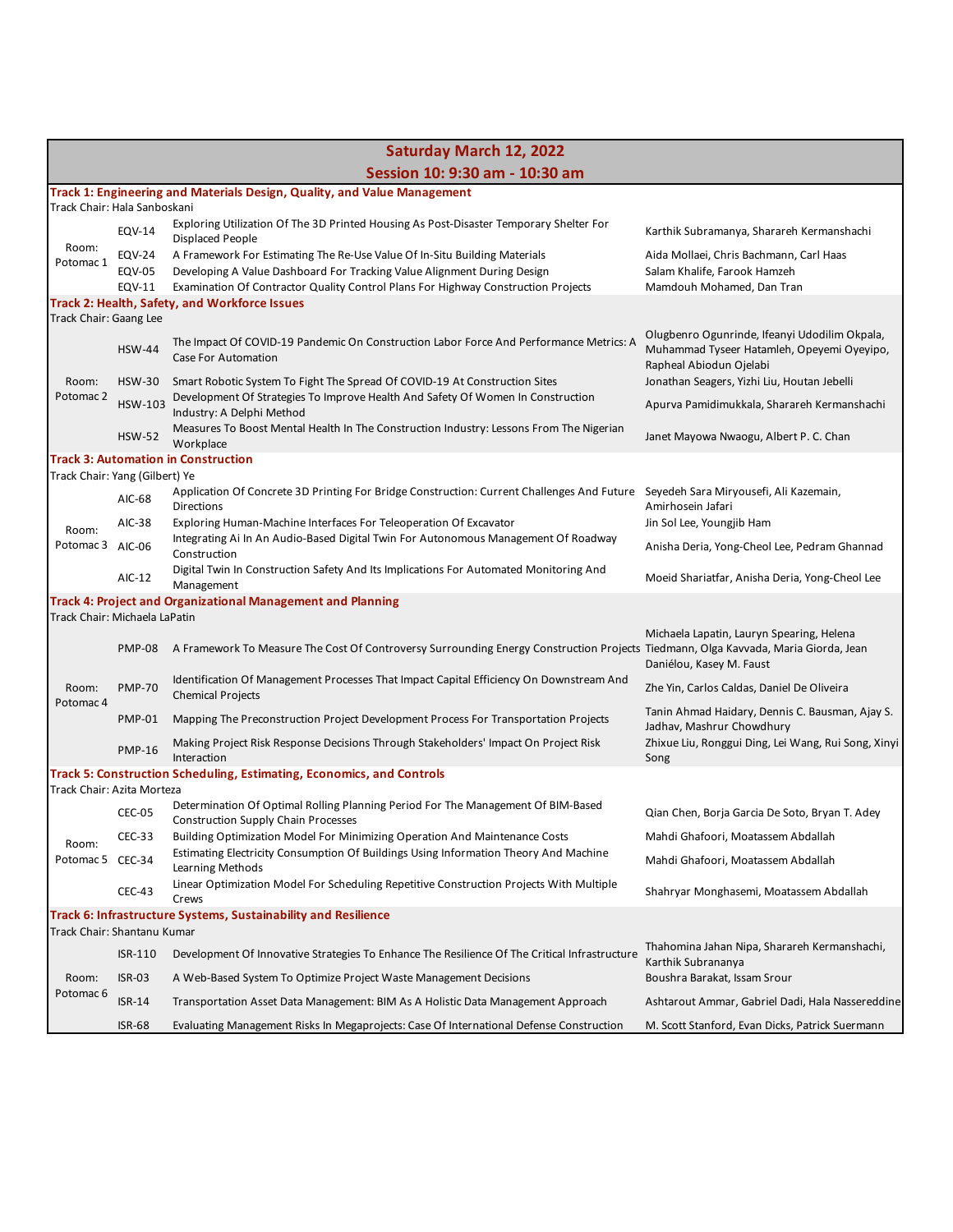|                            |               | <b>Saturday March 12, 2022</b>                                                                                                                     |                                                                                      |
|----------------------------|---------------|----------------------------------------------------------------------------------------------------------------------------------------------------|--------------------------------------------------------------------------------------|
|                            |               | Session 10: 9:30 am - 10:30 am                                                                                                                     |                                                                                      |
|                            |               | <b>Track 7: Computer Applications, Information Modeling, and Simulation</b>                                                                        |                                                                                      |
| Track Chair: Qi (Judy) Zhu |               |                                                                                                                                                    |                                                                                      |
|                            |               | CAS-81 Digital Civil Infrastructure And Why Is It Important For Transportation Agencies?                                                           | Hani Alzraiee, Jessica Mcarthur, William Francis<br>Killmond                         |
| Room:<br>Arlington         |               | CAS-03 The Effects Of UAV-Captured Image Degradation Issues On The Quality Of 3D Reconstruction                                                    | Dhakshna B Morthy, Yiqing Liu, Justin Ker-Wei<br>Yeoh                                |
|                            | CAS-08        | Facilitating Smart Contract In Project Scheduling Under Uncertainty - A Choquet Integral<br>Approach                                               | Chuanni He, Min Liu, Zhigao Wang, Gongfan Chen,<br>Yuxiang Zhang, Simon M. Hsiang    |
|                            |               | CAS-13 Integrating 4D BIM And FDS To Simulate And Assess Fires In Buildings Under Construction                                                     | Qi Sun, Yelda Turkan, Erica Fischer                                                  |
|                            |               | <b>Track 8: Advanced Technologies and Data Analytics</b>                                                                                           |                                                                                      |
| Track Chair: Yajie Liu     |               |                                                                                                                                                    |                                                                                      |
|                            |               | ADT-40 Construction Worker Ergonomic Assessment Via LSTM-Based Multi-Task Learning Framework Jiannan Cai, Xin Li, Xiaoyun Liang, Wei Wei, Shuai Li |                                                                                      |
| Room:<br>Fairfax           | ADT-41        | Evaluation Of UAS Flight Configuration Factors And Their Impacts On Photogrammetric<br><b>Survey Accuracy</b>                                      | Yajie Liu, Kevin Han, William Rasdorf                                                |
|                            | ADT-49        | Deep Learning-Based Relation Extraction From Construction Safety Regulations For<br>Automated Field Compliance Checking                            | Xiyu Wang, Nora El-Gohary                                                            |
|                            |               | ADT-54 Digital Safety Planning And Monitoring On Highway Construction Project                                                                      | Hani Alzraiee, Tong Goh                                                              |
|                            |               | Track 9: Infrastructure Systems, Sustainability and Resilience                                                                                     |                                                                                      |
| Track Chair: Karen Gupta   |               |                                                                                                                                                    |                                                                                      |
|                            | <b>ISR-19</b> | Connecting Pre-Existing Characteristics Of Water Utilities To Impacts During The COVID-19<br>Pandemic                                              | Lauryn Spearing, Nathalie Thelemaque, Felipe<br>Araya, Jessica Kaminsky, Kasey Faust |
| Room:                      | <b>ISR-47</b> | Using Wastewater Flow To Understand Water System's Demand Behavior During COVID-19<br>Pandemic In An Urban Metropolitan City In Texas              | Amal Bakchan, Arkajyoti Roy, Kasey M. Faust                                          |
| Prince<br>William          | <b>ISR-58</b> | Water Utilities And The COVID-19 Pandemic: A Review Of Pandemic-Related Research                                                                   | Nathalie Thelemaque, Lauryn Spearing, Kasey<br>Faust, Jessica Kaminsky               |
|                            | <b>ISR-77</b> | Managing Leakages In Intermittent Water Supply Systems: The Role Of Network Zoning And<br>Supply Scheduling                                        | Saad Aljadhai, Abdulrahman Bin Mahmoud Bin<br>Mahmoud                                |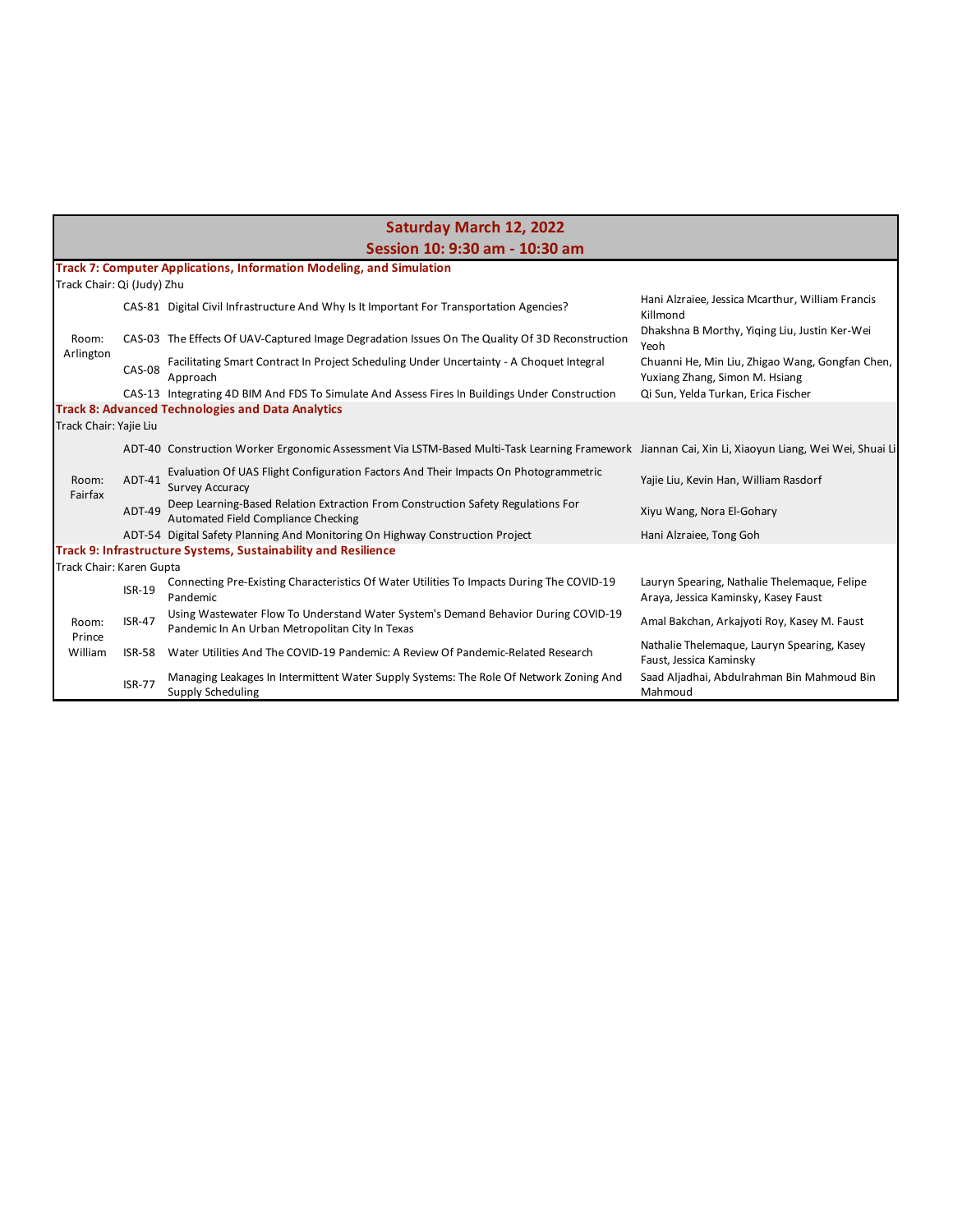| <b>Saturday March 12, 2022</b> |                |                                                                                                                                                                                    |                                                                                               |
|--------------------------------|----------------|------------------------------------------------------------------------------------------------------------------------------------------------------------------------------------|-----------------------------------------------------------------------------------------------|
|                                |                | Session 11: 11:00 am - 12:00 pm                                                                                                                                                    |                                                                                               |
|                                |                | <b>Track 1: Advanced Technologies and Data Analytics</b>                                                                                                                           |                                                                                               |
| Track Chair: Chau Le           |                | ADT-63 A Natural Language Processing-Based Approach For Clustering Construction Projects                                                                                           | Chau Le, Taewoo Ko, H. David Jeong                                                            |
|                                |                |                                                                                                                                                                                    | Johnny Sawma Awad, Issam Srour, Bassel Safa,                                                  |
| Room:                          |                | ADT-12 Forecasting Field Production Using Machine Learning Time Series                                                                                                             | Sena Assaf                                                                                    |
| Potomac 1                      | <b>ADT-25</b>  | #COVID-19: Understanding Construction Industry Responses On Twitter In The Emergence Of Priyanka Linge, M Ahmed Rusho, Md Ashraf<br>Novel Coronavirus                              | Ahmed, Arif Mohaimin Sadri                                                                    |
|                                |                | ADT-68 E-Ticketing Technology In Construction Projects: Adoption, Benefits, And Challenges                                                                                         | Karthik Subramanya, Sharareh Kermanshachi                                                     |
|                                |                | Track 2: Health, Safety, and Workforce Issues                                                                                                                                      |                                                                                               |
| Track Chair: Shiva Pooladvand  |                | Reducing Harassment For Women In The Professional Construction Workplace With Zero-                                                                                                |                                                                                               |
|                                | <b>HSW-21</b>  | <b>Tolerance And Interventionist Policies</b>                                                                                                                                      | Candice Sexton, Jiansong Zhang                                                                |
|                                |                | HSW-37 Occupational Health And Safety Challenges In Construction Industry: A Gender-Based Analysis Apurva Pamidimukkala, Sharareh Kermanshachi                                     |                                                                                               |
| Room:<br>Potomac 2             |                |                                                                                                                                                                                    | Cristian Camilo Osorio Gómez, Marieth Stephany                                                |
|                                |                | HSW-69 Analysis Of Gender Perception In The Construction Sector: Colombian Case.                                                                                                   | Castro Forero, Candice Starr Sexton, Jiangsong                                                |
|                                |                |                                                                                                                                                                                    | Zhang, Lina Verónica Zuluaga Botero<br>Paul J. Hickey, Veronica Hercules Villeda, Adam        |
|                                |                | HSW-76 A Gender Analysis Of Construction Executive Career Path Progression Using Linkedin Data                                                                                     | Johnson, Abdolmajid Erfani, Qingbin Cui                                                       |
|                                |                | <b>Track 3: Computer Applications, Information Modeling, and Simulation</b>                                                                                                        |                                                                                               |
| Track Chair: Vartenie Aramali  |                | Construction Site Segmentation Using Drone-Based Ortho-Image And Convolutional Encoder-                                                                                            |                                                                                               |
|                                | CAS-34         | Decoder Network Model                                                                                                                                                              | Yuhan Jiang, Sisi Han, Yong Bai                                                               |
| Room:<br>Potomac <sub>3</sub>  | CAS-52         | Augmented Reality Communication On Active Construction Sites: A Pilot Study Exploring Non- Rita El Kassis, Steven Ayer, Mounir El Asmar,<br><b>Technological Factors</b>           | Pingbo Tang                                                                                   |
|                                |                | CAS-55 Adaptation Of A Contractor's Risk Behavior In A Competitive Bidding Environment                                                                                             | Rita Awwad, Wiam El Irani                                                                     |
|                                |                | CAS-57 Earthwork Surface Creation And Volume Computation Using UAV 3D Mapping                                                                                                      | Nickolas Villalobos, Hani Alzraiee                                                            |
| Track Chair: Houtan Jebelli    |                | <b>Track 4: Project and Organizational Management and Planning</b>                                                                                                                 |                                                                                               |
|                                | <b>PMP-18</b>  | Understanding And Comparing The Different Fund Levels In Airport Improvement Program<br>Projects: A Graph Theory Approach                                                          | Ramy H. Khalef, Islam El-Adaway                                                               |
| Room:                          | <b>PMP-23</b>  | Improved Project Planning Strategies For Transportation Assets: The Necessity Of Early<br>Stakeholder Involvement                                                                  | Katherine Maslak Madson, Bukola Oni                                                           |
| Potomac 4                      |                | PMP-36 A Pre-Demolition Planning Framework To Balance Recyclability And Productivity                                                                                               | Hiba Jalloul, Ana Daniela Pinto, Juyeong Choi                                                 |
|                                | <b>PMP-62</b>  | Project Team Collaborations During Time Of Disruptions: Transaction Costs, Knowledge Flows, Hasan Gokberk Bayhan, Sinem Mollaoglu, Hanzhe<br>And Social Network Theory Perspective | Zhang, Kenneth A. Frank                                                                       |
|                                |                | Track 5: Construction Scheduling, Estimating, Economics, and Controls                                                                                                              |                                                                                               |
| Track Chair: Yizhi Liu         |                |                                                                                                                                                                                    |                                                                                               |
|                                | CEC-09         | Machine Learning Framework To Predict Last Planner System Performance Metrics                                                                                                      | Lynn Shehab, Diana Salhab, Elyar Pourrahimian,<br>Karim Noueihed, Gunnar Lucko, Farook Hamzeh |
| Room:<br>Potomac <sub>5</sub>  |                | CEC-45 A Rating Score For Assessing The Risks And Challenges Associated With Modular Construction Mohamad Abdul Nabi, Islam El-Adaway                                              |                                                                                               |
|                                | <b>CEC-44</b>  | Benefits Of Building Information Modeling In Road Projects For Cost Overrun Factors<br>Mitigation                                                                                  | Omar Sánchez, Karen Castaneda, Rodrigo F.<br>Herrera, Eugenio Pellicer                        |
|                                |                | Track 6: Infrastructure Systems, Sustainability and Resilience                                                                                                                     |                                                                                               |
| Track Chair: Lauryn Spearing   | $ISR-10$       | A Framework For Evaluating Societal Impacts Caused By Disruptions To Inland Waterways                                                                                              | Katherine Maslak Madson, Jennifer Lather                                                      |
|                                | <b>ISR-15</b>  | Framework For Measuring Infrastructure Vulnerability And Resiliency Of Communities During                                                                                          | Anisha Deria, Yong-Cheol Lee, Pedram Ghannad                                                  |
| Room:                          |                | A Flood Disaster                                                                                                                                                                   |                                                                                               |
| Potomac 6                      |                | ISR-107 Analysis Of The Resilience Management Dimensions Based On Project Complexity Level                                                                                         | Thahomina Jahan Nipa, Sharareh Kermanshachi,<br>Ronik Ketankumar Patel                        |
|                                | <b>ISR-108</b> | Analysis Of Investment Decision-Making Factors In Resilience Improvement Of Transportation Thahomina Jahan Nipa, Sharareh Kermanshachi,<br>Infrastructures                         | Sanjgna Karthick                                                                              |